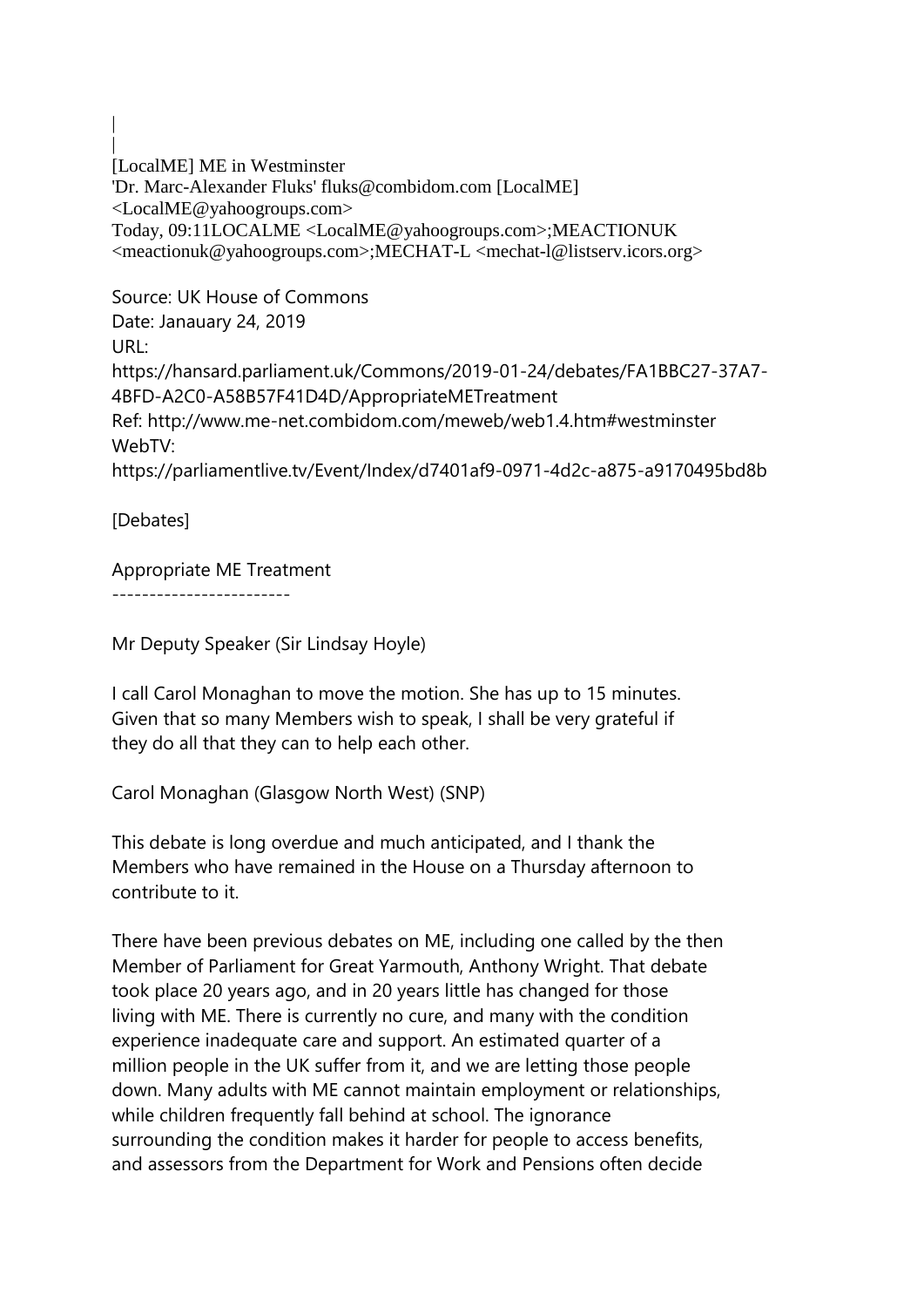that sufferers are fit for work.

ME has specific characteristics-severe fatigue, debilitating muscle and joint pain, and extreme sensitivity to light and sound-but an important marker for the condition is that mental and physical activities can make the symptoms more acute. Some people with severe ME spend their days in darkened rooms, unable even to watch TV or listen to music. Touch is intolerable. Many are tube fed. For these individuals, ME is a life sentence, but it is a life spent existing, not living.

Mr Jim Cunningham (Coventry South) (Lab)

Will the hon. Lady give way?

Carol Monaghan

Very briefly.

Mr Cunningham

I fully support the motion, because it alludes to some of the complaints that ME sufferers have brought to my surgeries. This is a timely debate, and what the hon. Lady has said so far is quite right.

Carol Monaghan

I thank the hon. Gentleman.

This condition is largely unknown, because those affected are often hidden away. I commend the ME community for lobbying so successfully to ensure so many Members are here this afternoon. Ultimately, what that community wants is better treatment and care for people with ME.

Paula Sherriff (Dewsbury) (Lab)

Will the hon. Lady give way, on that point?

Carol Monaghan

Again, very briefly.

Paula Sherriff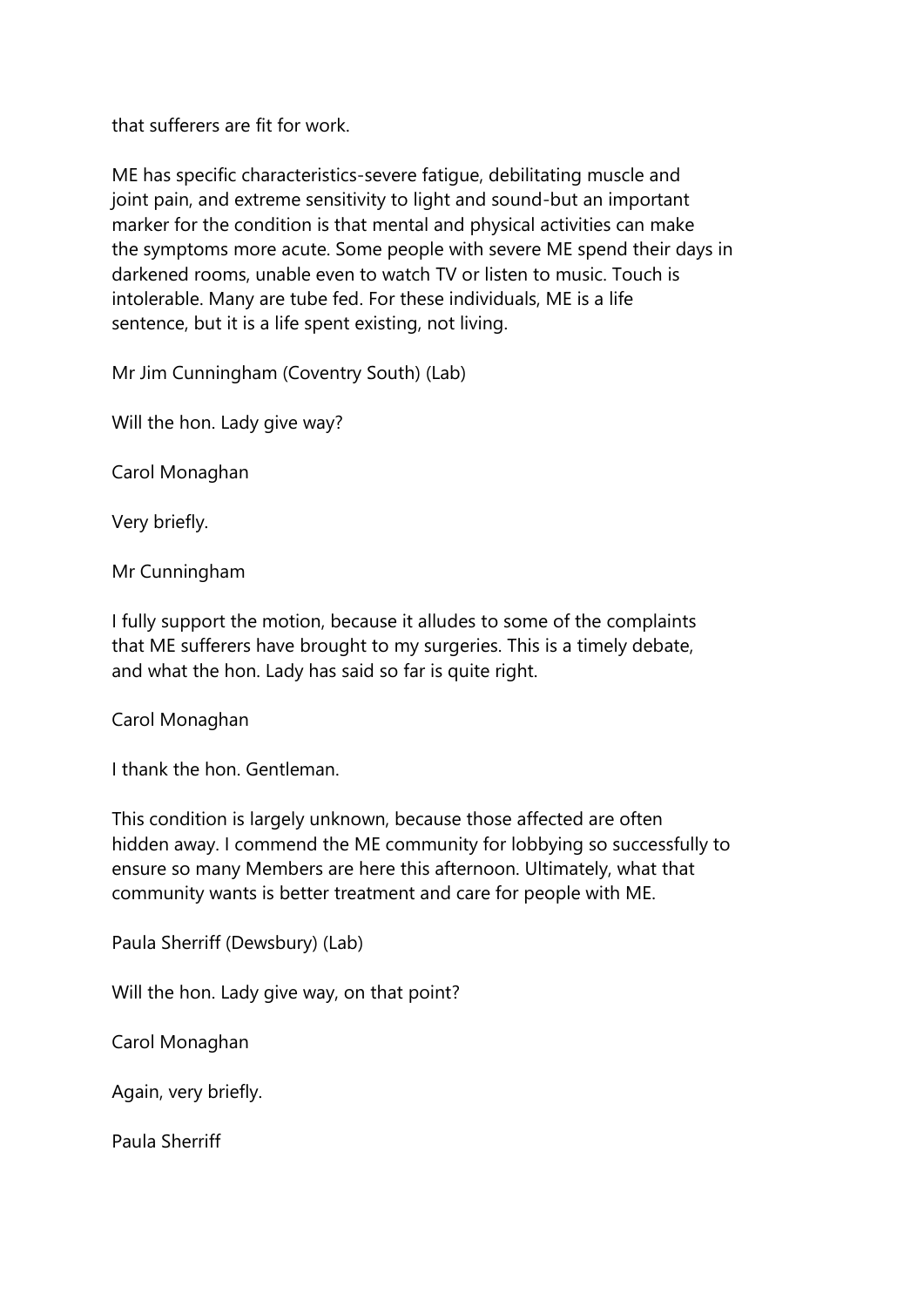I congratulate the hon. Lady on her sterling work on this issue. It is my privilege to represent Lucy, a lovely teenage girl in my constituency who has ME. Her parents have requested me to ask the House to ensure that biomedical research shapes all aspects of support-in which case it must be funded-and to reiterate that ME is a physiological condition, although it is often treated as a psychological condition. Lucy was asked if she needed to get around. She was told to just get up and walk, but she needs a wheelchair. Much more awareness is needed generally.

### Carol Monaghan

Yes, ME receives far less research funding than other similarly prevalent conditions. That, I fear, reflects the attitude of some in the medical community who consider it to be behavioural rather than a pathological condition.

Mr Robert Goodwill (Scarborough and Whitby) (Con)

Will the hon. Lady give way?

Carol Monaghan

I shall have to keep going. I apologise, but a great many Members want to speak.

The psychological view of ME led to the controversial and now debunked PACE trial-PACE is 'Pacing, graded Activity, and Cognitive behaviour therapy; a randomised Evaluation'. The researchers reported that with cognitive behavioural therapy and graded exercise therapy-in which patients were encouraged to attempt increasing levels of exercise-approximately 60% of patients 'improved' and 22% 'recovered'. The treatments were labelled safe. Patient groups, however, were saying the opposite. Many who were able to walk when they embarked on a course of graded exercise dropped out of the treatment in wheelchairs or bedbound. Furthermore, patients were pressurised to describe improvements that they did not feel. As the trial progressed and the results did not meet the authors' expectations, they simply lowered the threshold to define improvement. In some cases, those whose condition had deteriorated were classed as 'recovered'. That is simply not good science.

The recommendation of graded exercise has caused untold physical damage to thousands of people. In fact, a 2018 survey found that 89% of ME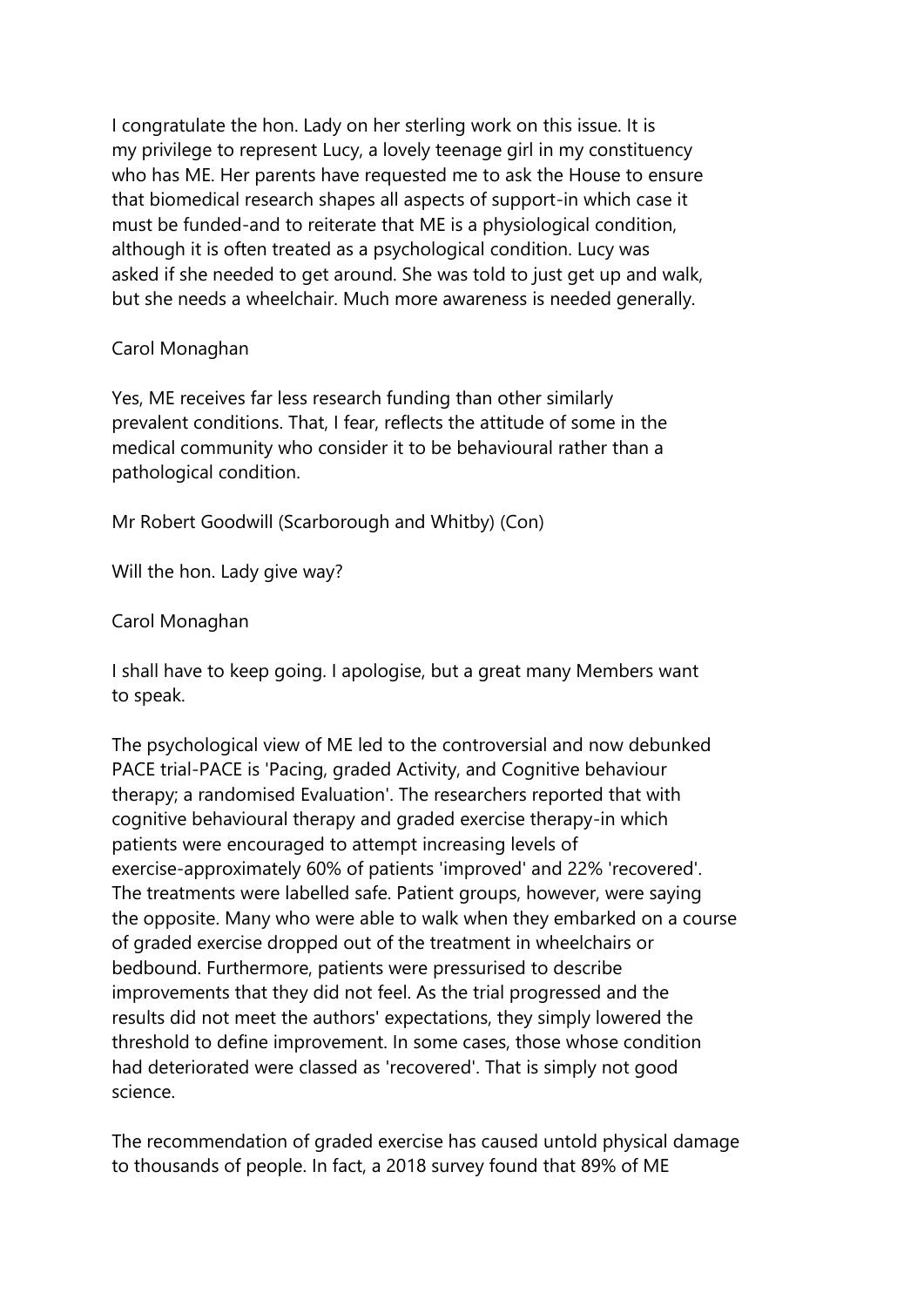sufferers experienced worsened symptoms after increasing activity. If graded exercise were a drug, it would have lost its licence.

The blatant ongoing refusal to accept ME as physiological doubtless explains the lack of proper research. Of course it is the Medical Research Council that allocates funds, but the Government can demonstrate their true commitment to improving the lives of ME sufferers. The Scottish Government have committed 90,000 pounds for a PhD scholarship to support research into the causes, diagnosis and treatment of ME, and I would ask that the UK Government follow this lead.

During the debate in June, the Minister for public health, the hon. Member for Winchester (Steve Brine), who is in his place, said that 2.62 million pounds had been spent on ME research since 2011. Let me be very clear: this money was spent on behavioural studies. We need money to be spent on biomedical research, and we are looking for a solid commitment from the Minister.

Until we have developed effective treatments, however, we must ensure suitable care plans are in place to respond to patients' varying needs. Many US agencies are now removing their recommendations for graded exercise. However the National Institute for Health and Care Excellence guidelines continue to advocate this, despite patient surveys consistently indicating its harm. The risks are not acknowledged in the guidelines, undermining patients' ability to give informed consent, and some patients are being threatened with being sectioned if they do not commit to a programme of graded exercise.

Mr Goodwill

Will the hon. Lady give way?

Carol Monaghan

Very briefly.

Mr Goodwill

Many consider the NICE guidelines to be completely inappropriate. Does the hon. Lady agree that the timescale for that review, which will end in 2020, is far too long for these patients?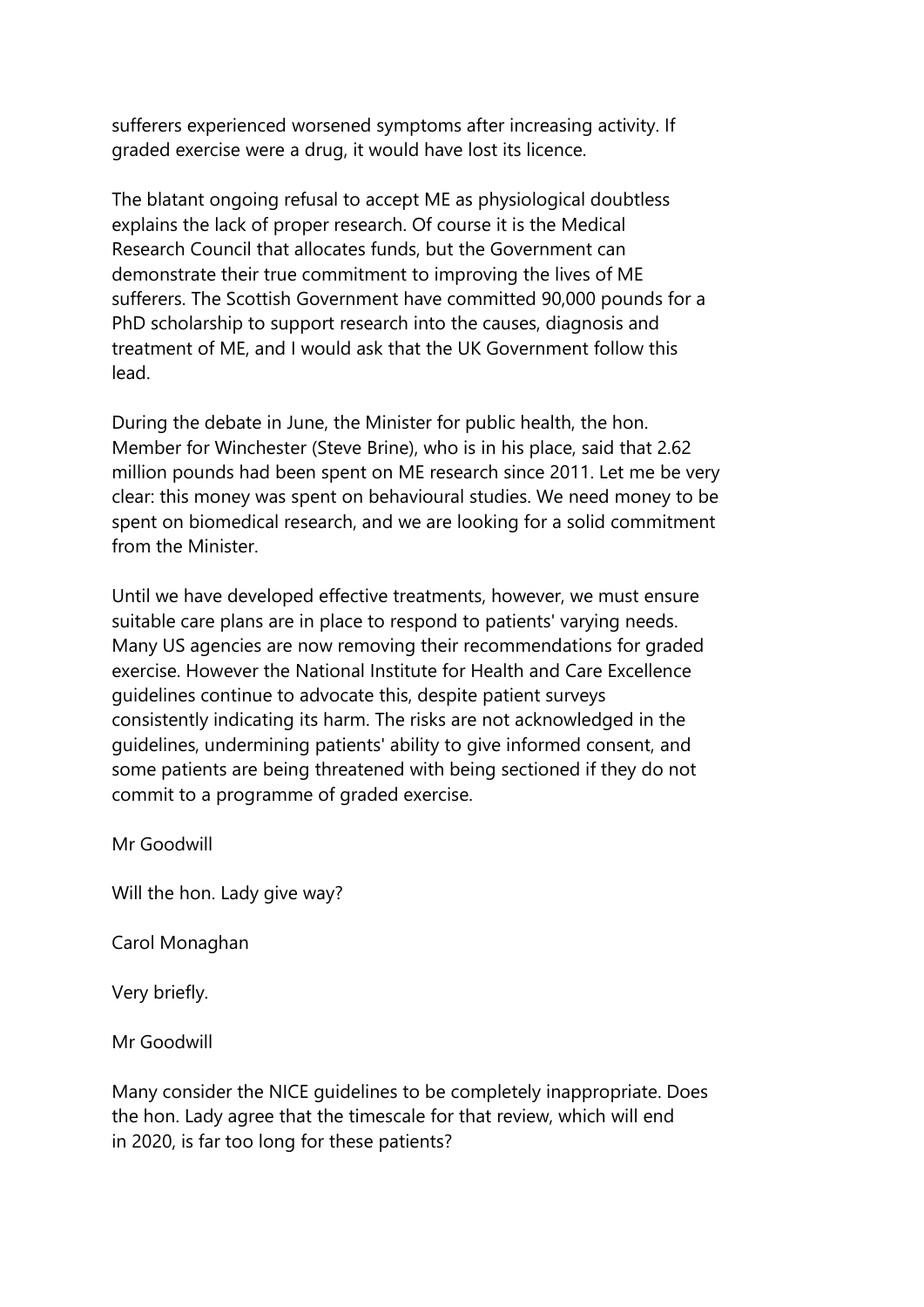### Carol Monaghan

Actually, NICE has taken a very positive step in reviewing the guidelines-it is listening to the community-but until they are published in 2020, we need NICE to make a public statement about the potential harm of graded exercise; patients must be made aware of the risk. It is a big ask to request that the Minister talks to NICE and encourages it to make that statement, so that this information can be added to the current guidelines while we are waiting for updated guidelines in 2020.

Care programmes for people vary greatly. Some with ME describe medical professionals who are sympathetic, but others talk of being disbelieved and forced down treatment paths to which they have not consented. Coverage of ME in many medical textbooks remains potentially misleading and inadequate, even non-existent. Health professionals must be equipped with clear guidance on diagnosing ME early and accurately, and with appropriate basic management advice.

At the end of last June's debate, the Minister for public health resolved that 'as a result of the debate I will redouble my efforts to' raise awareness among medical professionals concerning ME, and said that 'as part of my role as Minister for primary care, all GPs certainly should be aware of ME'. - [Official Report, 21 June 2018; Vol. 643, c. 229WH.]

That was a welcome statement; I would now like to understand what concrete steps have been taken since that promise was made. Furthermore, I would ask the Minister to ensure that ME clinics and treatment centres are aware of the risks of graded exercise and are not forcing this on patients.

Some of the worst cases we hear about are children with ME. ME affects an estimated 25,000 children in the UK. Many experience significant distress when disbelieved by medical and teaching staff, often when these professionals do not understand how ME affects the child's ability to attend school.

Dr Matthew Offord (Hendon) (Con)

Is the hon. Lady aware that one in five families looking after children with ME have been referred to child protection services?

Carol Monaghan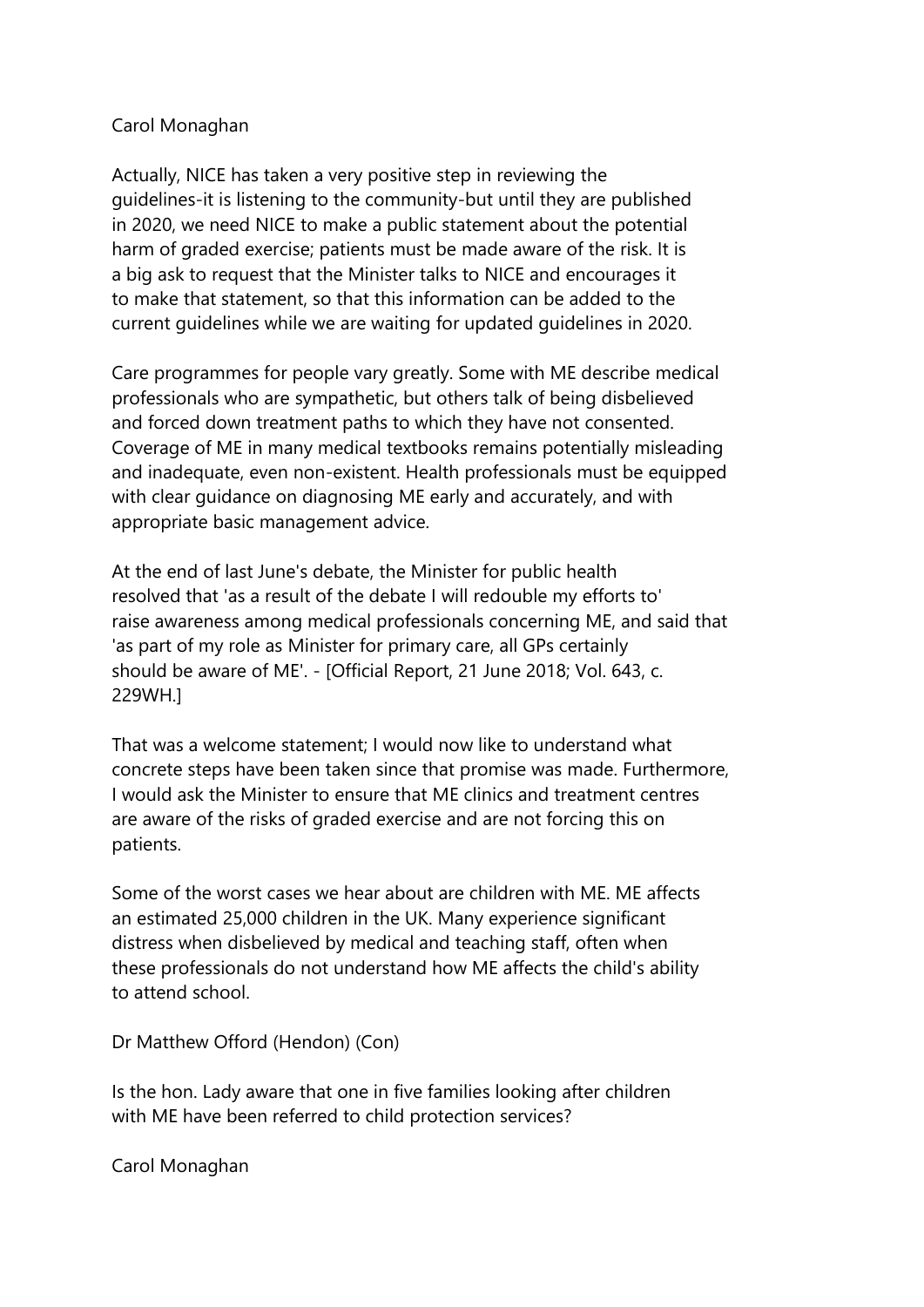Yes. The statistics are terrible, but I want to describe one such case, which is really quite harrowing. It involves a girl, B, whose name cannot be disclosed. B became ill at the age of eight. A diagnosis of probable ME was made, but it was suggested that the underlying issues were psychological. To show willing, her parents took her to a child psychiatrist, who then involved social services. B's parents were warned that if they did not fully comply, child protection proceedings would be initiated. Social services specified graded exercise, despite being warned of the dangers. As a result, B deteriorated rapidly until she became wheelchair-bound. Under threat of court action, B's parents were then forced to take her to a children's hospital, having been warned that they were 'not under arrest just yet.'

B's parents found what they presumed to be a safer option in an ME unit run by a consultant who appeared to view ME as an organic illness, but this was disastrous. B arrived wheelchair-bound but still able to sit upright and read and write, but under the activity programme, she deteriorated. Her mother was banned from visiting, but other parents in the unit observed B unattended in the wheelchair, in constant pain, unable to sit upright, with her head hanging down the side and crying in distress. This treatment continued for five months. Her parents were threatened that if B did not progress, she would be transferred to a psychiatric unit or placed in foster care. Desperate, they turned to Dr Nigel Speight and the Young ME Sufferers Trust. B was finally allowed home, and her name was eventually removed from the at-risk register. However, by the age of 15, she was bedridden, paralysed, unable to feed or wash herself and utterly dependent on carers. Doctors, psychiatrists and social services all failed her when she was eight. As the hon. Member for Hendon (Dr Offord) suggested, this is the case for one in five families living with a child with ME.

A firm diagnosis of ME protects the child from these proceedings, but unfortunately, paediatricians are often reluctant to give this, simply because they do not understand the condition. This leaves the child open to social service intervention. Often, paediatricians phone a so-called expert on ME, who immediately prescribes graded exercise, without even seeing the child in person. I say to the Minister that this is a national disgrace and it needs urgent action. Children who are already blighted by ME must not be subjected to this trauma. I ask him to consider this issue with the utmost seriousness, and to give the House an assurance that parents will not be prosecuted simply for caring for a sick child.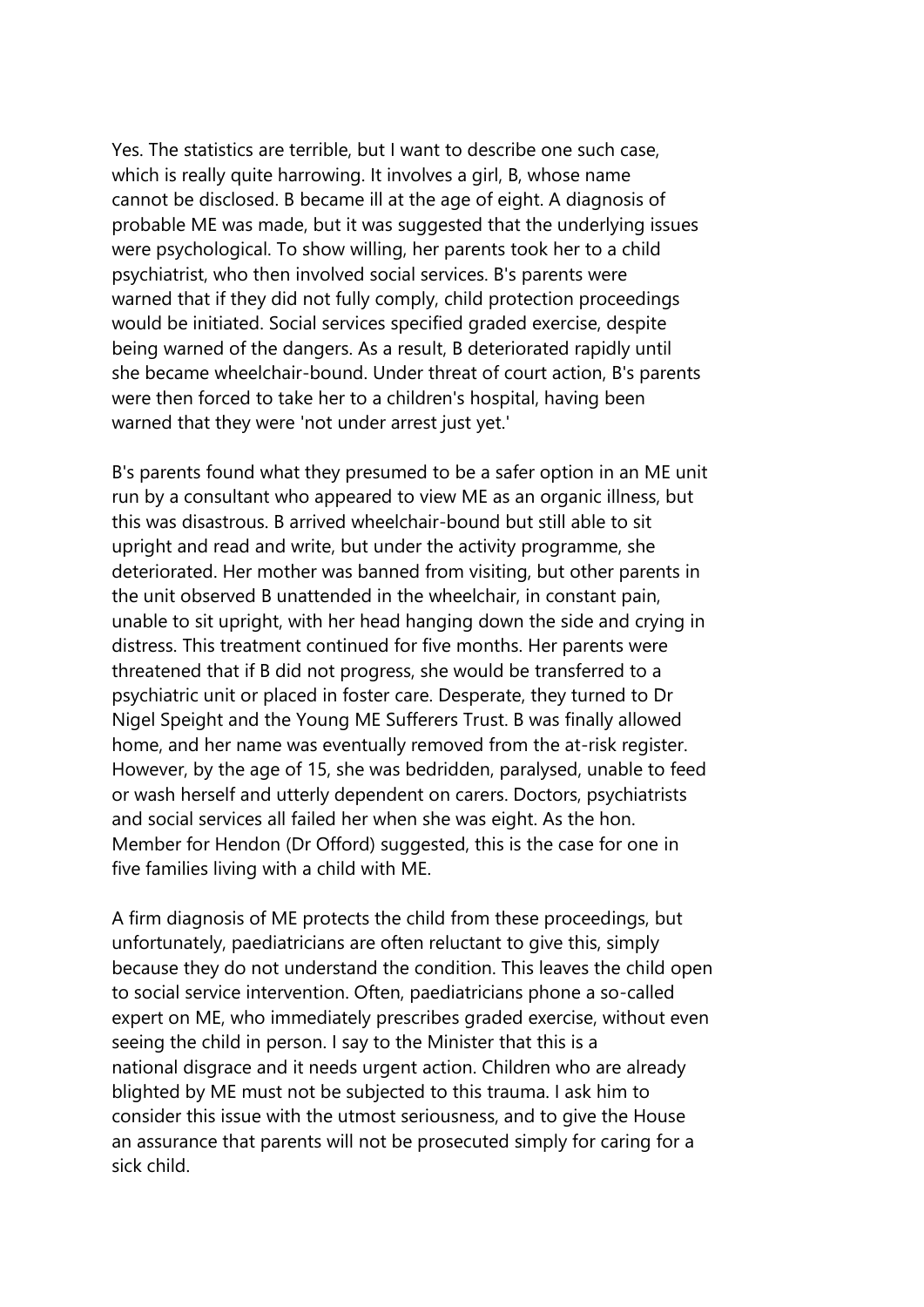ME has been disregarded for far too long, and it can be fatal. In the UK, there have been two patients, Sophia Mirza and Merryn Crofts, whose deaths have been attributed by coroners to ME. However, the actual number of deaths due to ME may be much higher, and we cannot wait for more. The ME community have waited decades for their voices to be not only heard but believed. The Government have the power to make radical changes, and I invite the Minister to meet groups of patients who would welcome the opportunity to describe their experience. Little progress has been made in the 20 years since the 1999 debate. Surely, Minister, in the 21st century we can do better for those suffering from this devastating illness.

[Several hon. Members rose]

Mr Deputy Speaker (Sir Lindsay Hoyle)

Order. If each hon. Member can stick to four minutes, we will get everyone in, and everyone will get equal time.

Sir David Amess (Southend West) (Con)

I congratulate the hon. Member for Glasgow North West (Carol Monaghan), along with the hon. Member for Ceredigion (Ben Lake) and my right hon. Friend the Member for Loughborough (Nicky Morgan), on initiating this debate. I first heard ME being mentioned in the Chamber in the 1980s by, I think, the late Richard Holt on these Benches and Jimmy Hood on the Labour Benches. I could not pronounce the long title of the condition, but they could. As the hon. Member for Glasgow North West has said, it is disappointing that not much progress has been made, all these years later.

Like so many other Members, I am here today to speak on behalf of constituents with ME who want their voices to be heard. I am thinking of last week's Westminster Hall debate on fibromyalgia, which is another of those problems that is not spoken about much. ME is also an invisible illness, and many people suffer in silence, so I will be using this opportunity to speak on behalf of my 500 constituents in Southend West who suffer from the illness. I would like to share with the House the words of one of them, Isabel Butler, whose moving story tells of the devastating impact of the condition, and the desperate need for the Government to take action. She says: 'I was a trainee teacher and raising my young son, having just graduated with a first class honours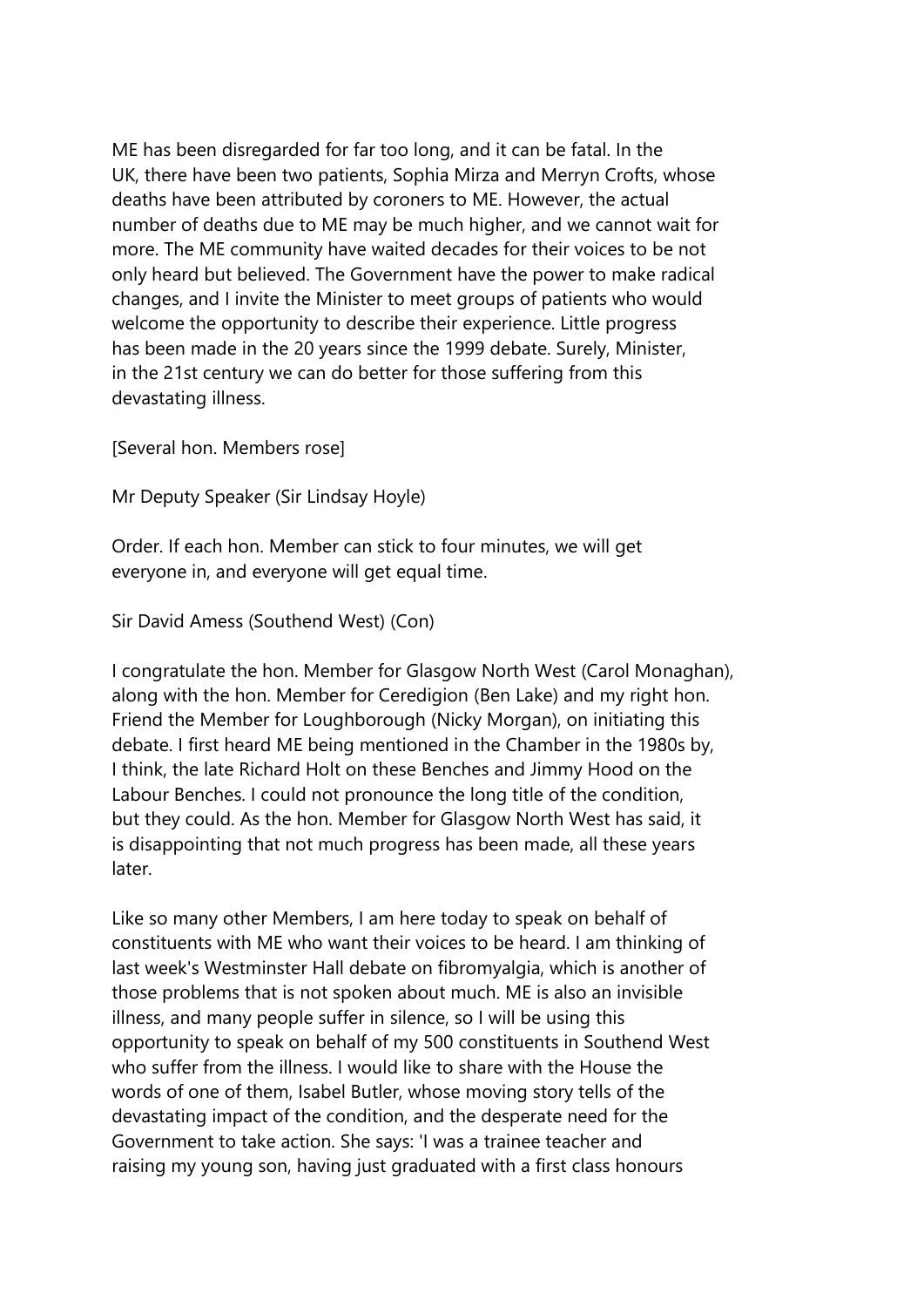degree when I was struck down suddenly with this horrific illness in 2003. I battled on in pain, and despite repeated visits to my GP was simply fobbed off with antidepressants. I was not depressed, I wanted to do things but for every exertion I was overcome with pain that left me bedbound for days. Despite my best efforts and determination, I was too unwell to continue my job and pursue the career I had also dreamt of. The worst of it is, I went undiagnosed for seven long years. People don't believe you when you tell them that you are ill, so you keep quiet, even when I had been admitted to hospital, as medics can often turn on you in contempt at the mention of ME.'

### Justine Greening (Putney) (Con)

My hon. Friend is setting out a shocking case, and I am sure that we will hear many others like it today. The key to this has to be research, so that we can start to understand this terrible disease and then be able to build proper treatments that actually have a chance of working.

### Sir David Amess

I am taken by the fact that we have two former Secretaries of State sitting together-my right hon. Friend the Member for Putney (Justine Greening) and my right hon. Friend the Member for Loughborough (Nicky Morgan)-and I certainly listen well to their advice. I absolutely agree with what my right hon. Friend says.

My constituent goes on to say: 'I do not understand why we are not being believed. I had a promising life, two beautiful boys and a career I loved. I didn't choose to be this ill with no hope of any treatment, compassion or cure.'

The overwhelming experience of sufferers is a struggle to be believed. There is a lack of understanding among the public, policy makers and, most worrying of all, the medical profession.

Dr Julian Lewis (New Forest East) (Con)

My constituent Rachael King told me that one area in which there has been understanding is in schools, saying that Noadswood School and Brockenhurst College in my constituency are very understanding indeed. However, she says that her 15-year-old daughter Larissa is one of the luckier ones in that respect, because so many people are not believed, as we have heard today. If they were not depressed by the condition,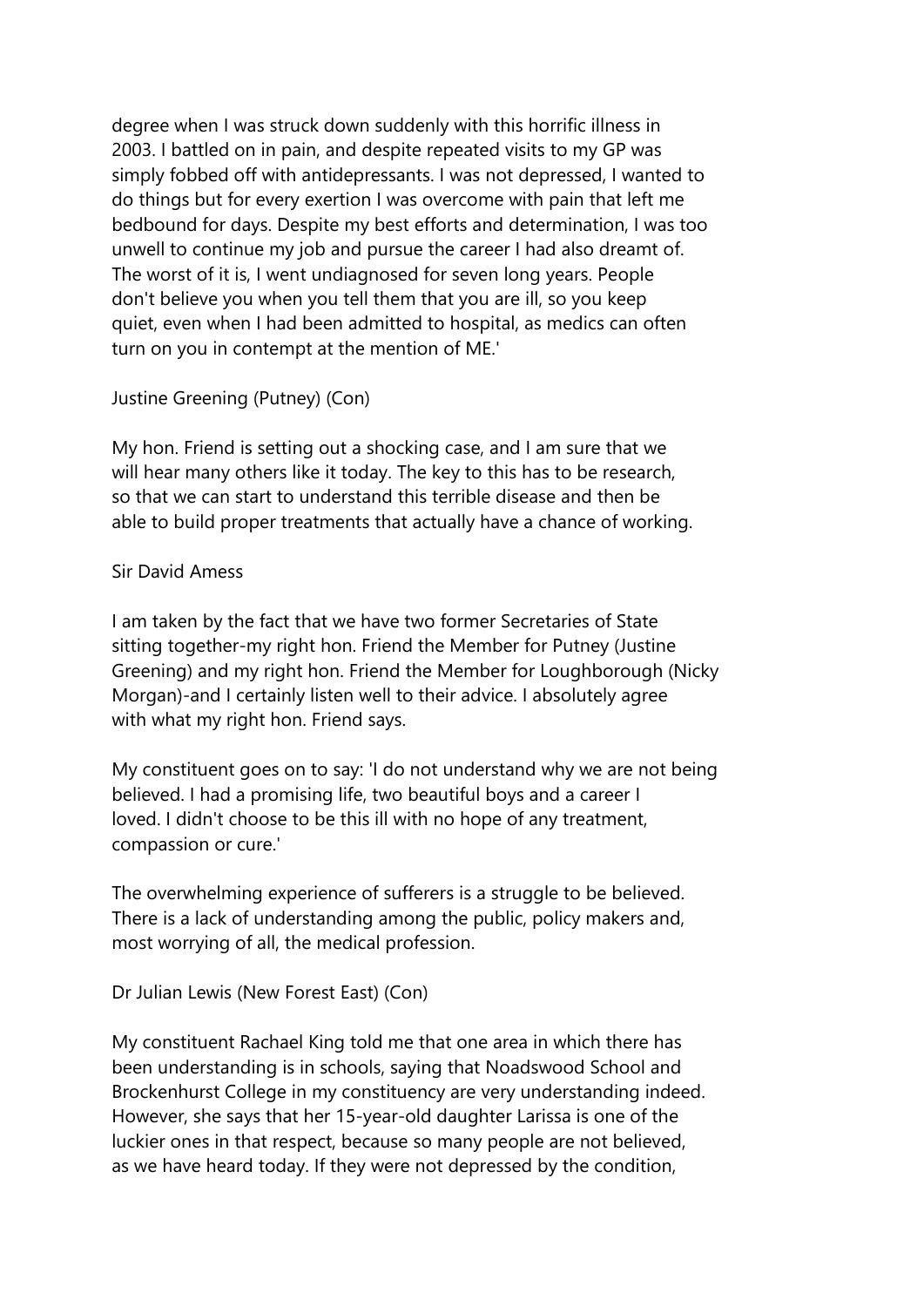they will be depressed as a consequence. However, ME is not depression; it is a serious illness in its own right.

### Sir David Amess

I hope that the good practice in the schools in my right hon. Friend's constituency will be shared throughout the country.

Sufferers are too often left in agony for years, undiagnosed and untreated. GPs are failing to recognise or even believe the severity of symptoms that can devastate patients' lives. I urge the Government, as the hon. Member for Glasgow North West did, to work with the medical profession to ensure that all GPs have the understanding to diagnose, treat and manage ME with compassion.

However, a lack of awareness among GPs is a symptom of how little we understand the condition medically. There is no known cause, reason or cure, and there is a worrying lack of investment in biomedical research for ME in this country. Without that research, we simply will not be able to improve diagnosis or treatment for patients. I join Members across this House in calling on the Minister to consider properly funding the biomedical research that ME desperately needs.

Finally, as the National Institute for Health and Care Excellence guidelines are under review-I was on the Health Committee for 10 years and remember the arguments-we should now take this opportunity to start listening to patients. The controversy of the PACE trial arose from a failure to listen to sufferers and to believe their experiences. For the NICE guidelines to be successful and transform sufferers' lives, we need to listen to patients. I sincerely hope that this debate will not just be mere words and that it will lead to some well overdue action. In signing off her letter, my constituent Isabel said: 'After 20 years of pain, thank you for listening.'

Now that this House has listened, I hope that we can have some action.

Mr Adrian Bailey (West Bromwich West) (Lab/Co-op)

I thank and congratulate the hon. Member for Glasgow North West (Carol Monaghan) on her commendable perseverance in pursuing this matter. Like others, I have been approached by constituents to discuss ME, which caused me to dredge my memory and recall individuals whom I have known personally who have suffered from this illness. From my conversations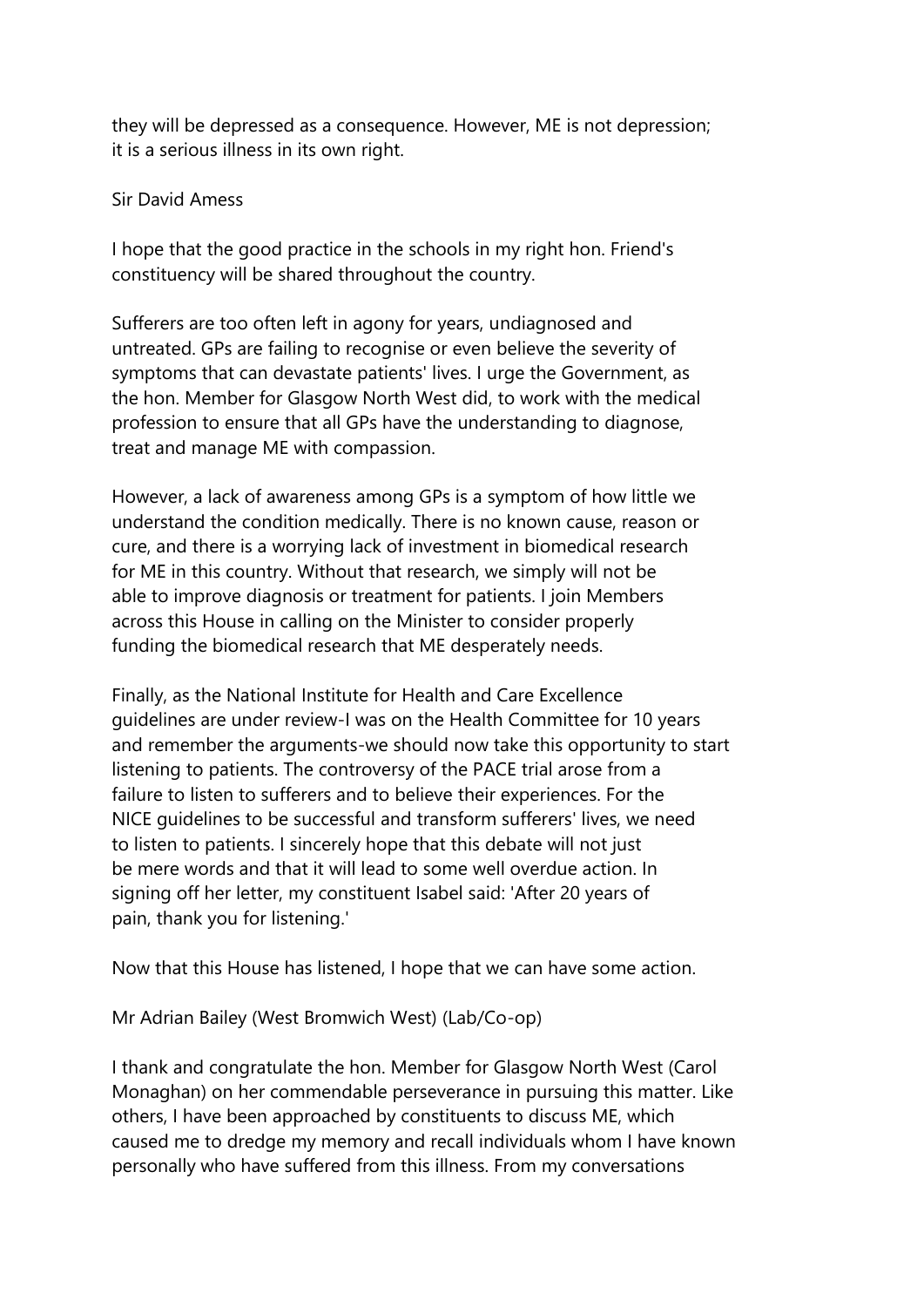with sufferers, I know that they have been confronted with a range of problems that still exist for others today. Those problems include: a lack of understanding and support in the workplace and in schools, which can mean a loss of job opportunities or problems for the parents of young pupils; inadequate understanding by clinicians; delays in diagnosis and, indeed, inappropriate treatments and tests; incomprehension and insensitivity by the DUP for recipients of benefits, which can lead to a loss of benefits. [Interruption.] Sorry, I mean the DWP. A Freudian slip. I do not blame the hon. Member for Strangford (Jim Shannon) for that particular problem.

The loss of those benefits can lead to a loss of income, leading to life challenges over and above the problems such people confront because of their illness. Over and above all that, there is the stigma of mental or psychological problems, which can reinforce the sense of social isolation. It is amazing that, despite the debates we have had on this subject and despite our world-class NHS and top-class medical research, these problems have not been addressed.

Like many people, I have personal examples from those who have had their life devastated by this illness. Lucy, a vivacious young political activist I know, was heading for an early parliamentary career before she was struck down. She found that she could manage to work only 10 hours a week, and describes how every speech and every meeting is absolutely devastating to her body. She describes it as remaining awake while her body sleeps. She went to the doctor, and even different doctors within the same medical practice gave different diagnoses, which demonstrates the unbelievable lack of comprehension of this illness.

I would have liked to give many more examples, but I finish by saying that, in summing up last June's Westminster Hall debate, the Minister spoke about channelling research, but the problem is that it seems to be going towards psychological research, rather than neurological research. He also said that the NICE draft consultation will be ready in 2020. Why the wait, given our knowledge of the scale of these problems? He said that he would follow up with the DWP on the problems there, and I hope he can report on that.

Nicky Morgan (Loughborough) (Con)

It was a pleasure to apply for this debate with the hon. Members for Glasgow North West (Carol Monaghan) and for Ceredigion (Ben Lake) and others. [Interruption.] How could I possibly forget the hon. Member for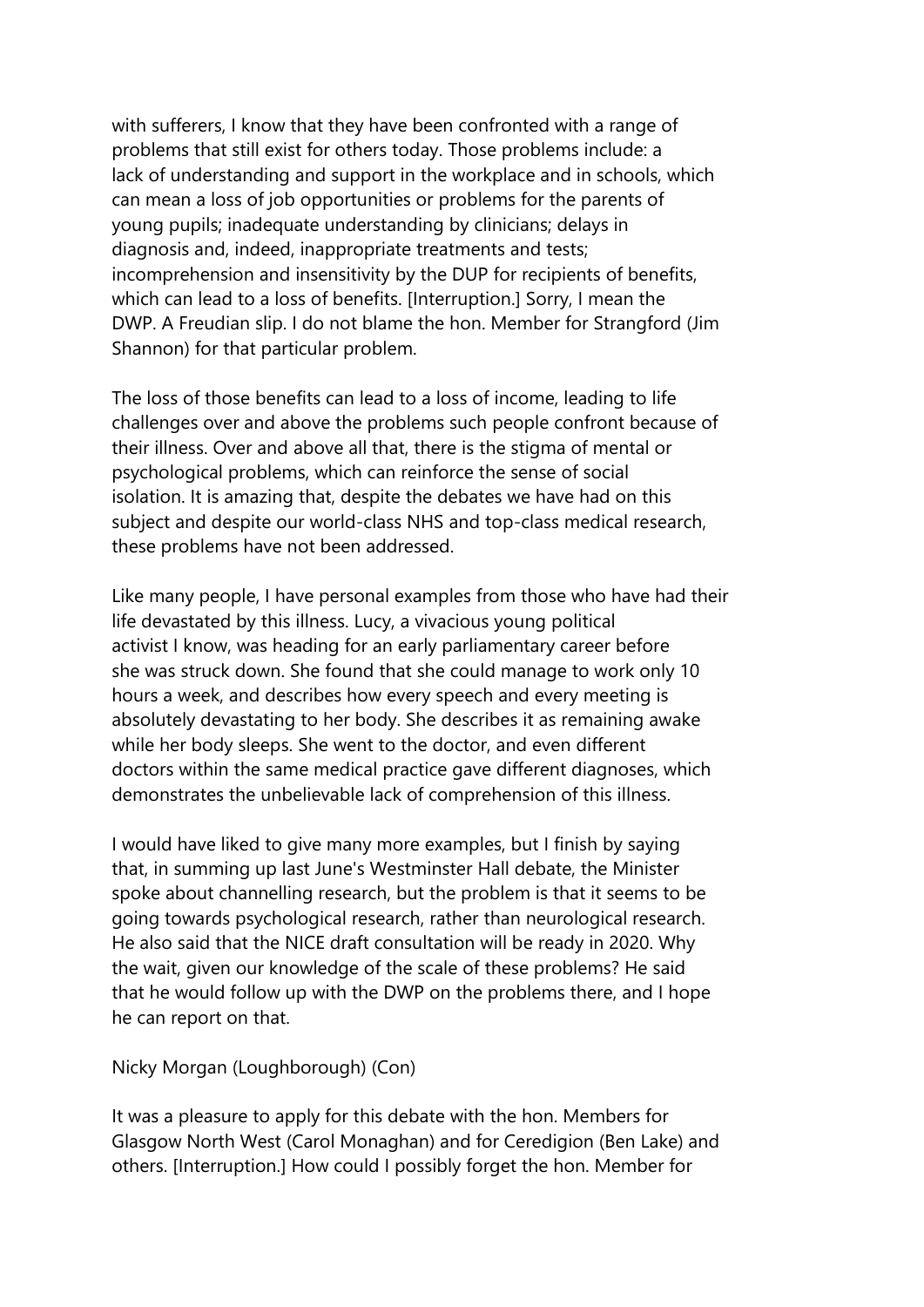### Ealing North (Stephen Pound)?

Like other Members, I will speak about my own constituents' experiences.. As we have already heard, so many Members are here on a Thursday afternoon to talk on behalf of their constituents. We held out for a debate on the Floor of the House, and we are debating not a 'take note' motion but a substantive motion. This House debates many contentious issues, passions can run high and there can be many points of order, but hopefully we will see the House of Commons at its finest this afternoon as we do our job of bringing to the attention both of Ministers and of the wider public an issue of real importance that devastates the lives of our constituents and their families.

We have already heard about the issues of funding for biomedical research, and it is clear that, given the prevalence of the condition, there must now be an increase in funding not only to help advance our understanding of its underlying biology but to develop new diagnostic tests and better, more targeted treatments. The problems and dangers of graded exercise therapy and CBT have already been powerfully set out. My constituents have also called for NICE to take their concerns into account and to remove those treatments from its guidelines. We have heard the call for NICE to issue an immediate public statement on the harm that may be caused by the current guidelines for the period they remain active.

It is right that we want GPs and health professionals to know more.

## Paula Sherriff

My constituent has to travel 40-odd miles to Manchester for treatment. With a condition such as ME, that is particularly distressing. Does the right hon. Lady agree that we need many more specialists throughout the country?

## Nicky Morgan

I agree with the hon. Lady. We all know that resources may be constrained, but we want our constituents to be able to see specialists who really know about a condition. One of the most powerful things that we have heard is that not only are sufferers fighting a condition that makes them feel terrible, but they are not believed when they say what they are going through. That must compound the difficulties of the condition. Having a GP who not only believes them, but wants to help and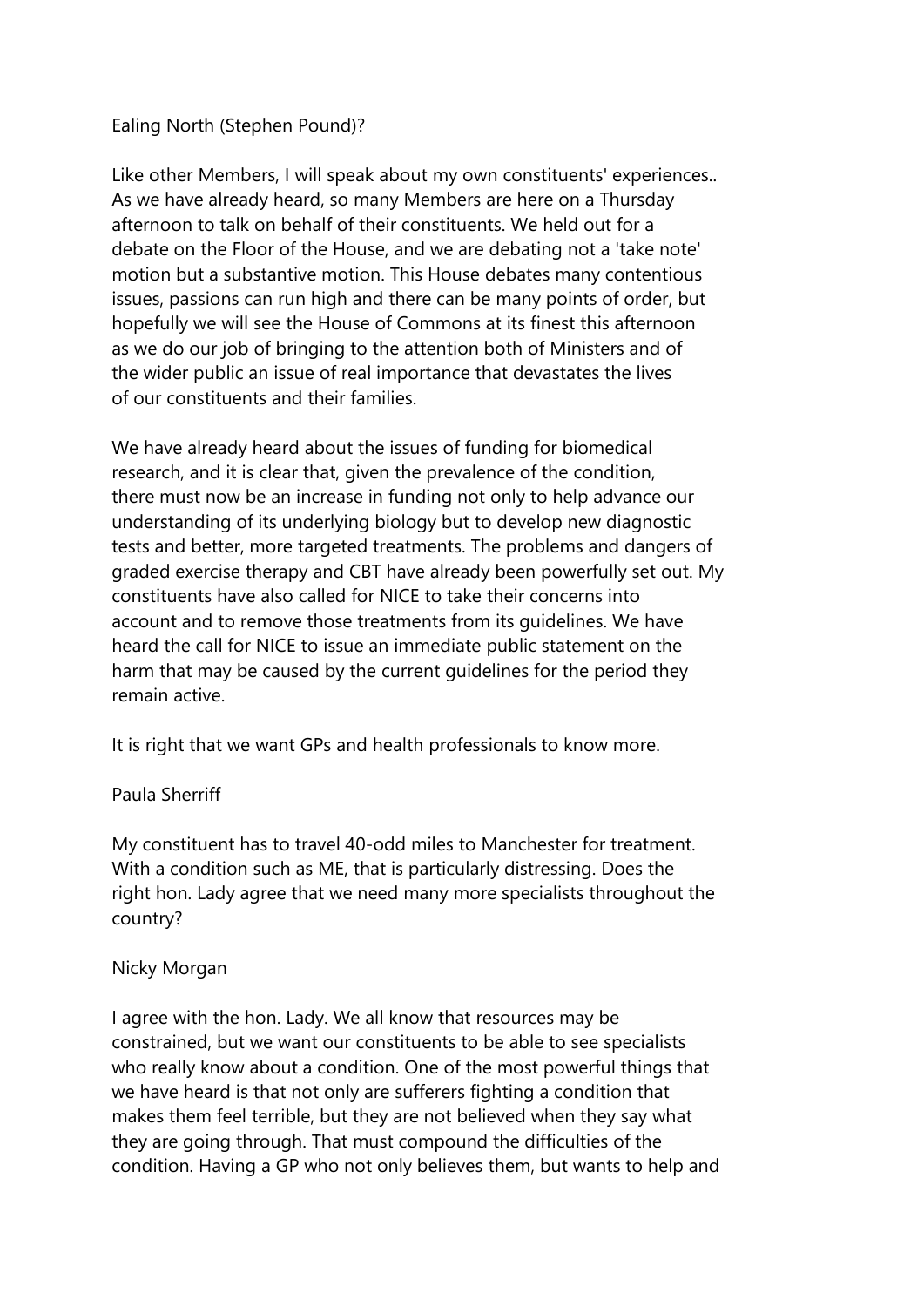understand, would make a huge difference. The same is true of other health professionals.

We have talked about children being affected. One of my constituents wrote to me to say that she had had ME since 2013, and had been left housebound. She added: 'As if having this illness wasn't devastating enough, in 2016, my then 10 year old son became unwell and never got better, he has also been diagnosed with ME.'

We have heard today about the potential involvement of child protection services. In addition, some schools can deal with the condition, but some schools will struggle. I was contacted only this week, as the debate was being advertised, by another constituent. She talked about her daughter, Elisha, who is now 11 years old and has had ME for four years. Elisha has been discharged from the community paediatrician, physiotherapist and occupational therapist and left with no support or medical help, because there is no funding for paediatric ME care in Leicester or Leicestershire. She has missed most of her schooling in the last four years. Clearly, with children as well as with adults, people must be believed and the condition must be investigated. It is a considerable source of stress for parents and carers, but of course it has a negative effect on the child's personal development and future life chances.

I have family experience of ME, but I want to pay tribute to the constituent who first brought the matter to my attention, Sarah Reed. Some Members, particularly Opposition Members, will know her as the wife of the former Labour MP, Andy Reed, who was my predecessor in Loughborough. Sarah has been a tireless campaigner for ME Action and for sufferers.

There are 250,000 - a quarter of a million-sufferers of ME, or chronic fatigue syndrome, in the UK. With any other condition, we would not allow a situation in which people continue to struggle to have their voice heard, and the NICE guidance takes so long to be delivered. There are many examples, and it is time for the Government to respond.

Mrs Emma Lewell-Buck (South Shields) (Lab)

I thank all the hon. Members who secured this debate. In preparing to speak, I have become more and more angry about the injustice and pain heaped on those who suffer from ME. They live in a country where their illness is at best belittled and at worst ignored. Their illness is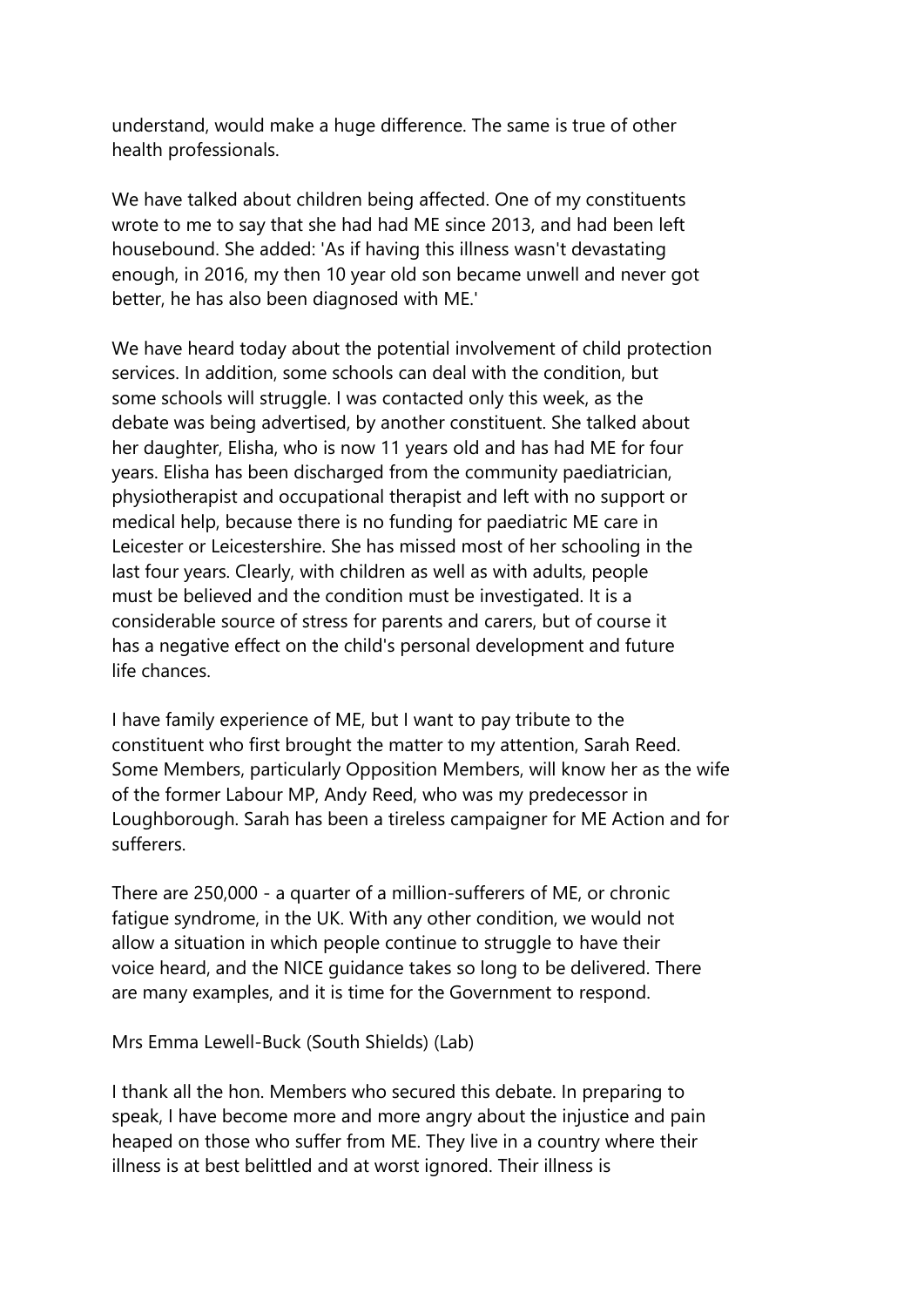sneered at thanks to the development, in the medical field and in the press, of a culture of believing that it is just people being lazy or women being hysterical.

The effects of the condition can be totally debilitating. Any other illness with such life-limiting effects would not have psychological and behavioural treatments as the go-to options. This is not a psychosomatic or psychosocial issue, and a better response is needed. Graded exercise therapy must be suspended and CBT therapy should be an option, add-on or complement to other treatments, not the treatment.

There is a growing consensus about the use of pacing for managing ME. Sadly, current NICE guidelines state that there is insufficient research evidence about the benefits or harm of pacing. That is why more funding for research is vital. We need a commitment from the Minister to increase the sparse funding for ME research, which at present stands at a paltry 1 pound for every sufferer.

The now widely discredited PACE trial had far-reaching implications. Not only did it add to the existing myths around ME, but it led to alterations in the application of benefits and eligibility for social care.

For someone who knows how unwell they are, there must be nothing worse than being told that it is all in their head and being sneered at by the very professions and organisations that should be supporting them. The constant quest to be believed and the desperation of just wanting some answers was summed up powerfully by my constituent, Barbara Kell. She described the endless rolling of eyes by some GPs and the frustration of others who wanted to help her but knew they would be hauled up in front of the General Medical Council if they did. Barbara told me that she is living 'half a life', and that she grieves for her past. She said she is missing out on so much, including time with her grandchildren-I can testify to the House that they are gorgeous little girls. Like thousands of others, Barbara wants and deserves to live in a country where the Government properly fund research; where treatment helps and does not hinder; where support from the state does not come at the cost of dignity; and where people actually listen to her. Right now, that is not the case.

Barbara told me that every time she went for blood tests, which were of course the wrong ones, and the results came back, she was actually hoping it was something like cancer, just so that she could put a name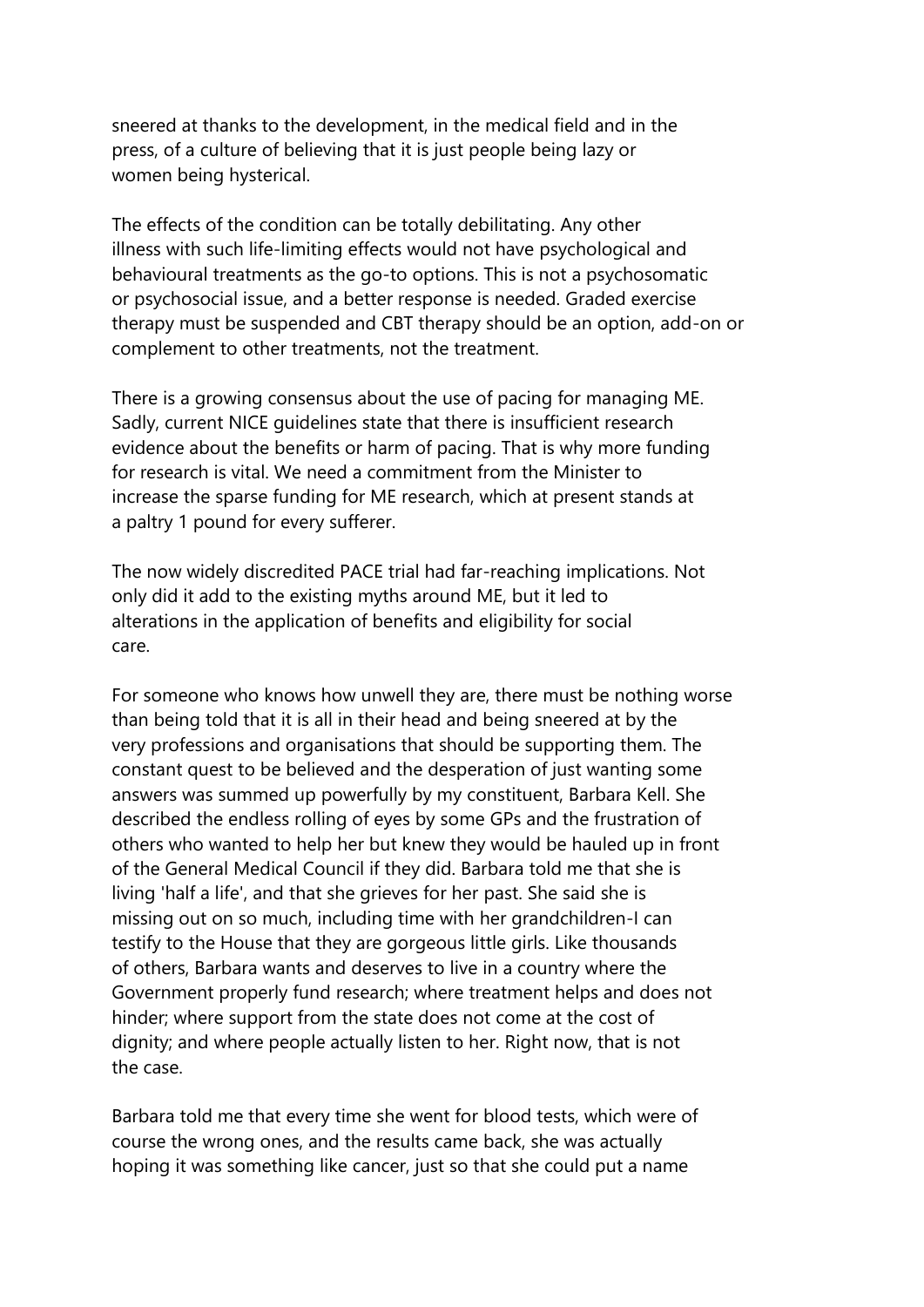to the intense pain that she was feeling, get the right treatment, and know whether she was going to live or die. For the sake of my constituent Barbara and the 250,000 others affected, I hope that the Minister is really listening to what is being said today and is ready to give some justice and comfort to those who have been ignored for decades.

## Kevin Foster (Torbay) (Con)

It is a pleasure to be called to speak in this debate, and particularly to follow the hon. Member for South Shields (Mrs Lewell-Buck) and her comments. I thank the constituents who contacted me ahead of the debate not only to encourage me to attend but to make clear their concerns about this issue. Several Members have picked up a point on which I shall reflect as well: ME can have such an impact on someone's life, but at the same time they sometimes have to battle for recognition that that is what is affecting them. Of course, there is no specific test for the condition, which leads on to the fact that there is no specific cure for it. As we heard in the previous speech, that can lead to scepticism rather than someone being supported.

As several Members have already said, this condition has a 3.3 billion pounds impact per year, in terms of healthcare costs, the related welfare payments, productivity losses and unpaid informal care, as well as, of course, the wider lost opportunity because those who suffer from this condition are not able to live life to the full or as they would wish. It will be interesting to hear from the Minister about the review of the NICE guidelines. For the reasons that other Members have already gone into, it is welcome that we know what is being looked at, but it would be particularly welcome to hear whether we might be able to bring forward some updated guidelines earlier than the stated timeline of 2020. It would be interesting to hear the Minister say that when he responds to the debate.

As has also been touched on already, when one considers the impact of ME, it is quite remarkable to see how little is spent on research. I think something like only 0.02% of all active grants given by UK mainstream funding agencies goes towards research in this area. Clearly, without research, there will not be the hope of improved treatment or of a test being developed so that people can move away from scepticism and get support from their medical practitioners. Ultimately, we will hopefully find a cure, or a treatment that at least mitigates some of ME's effects.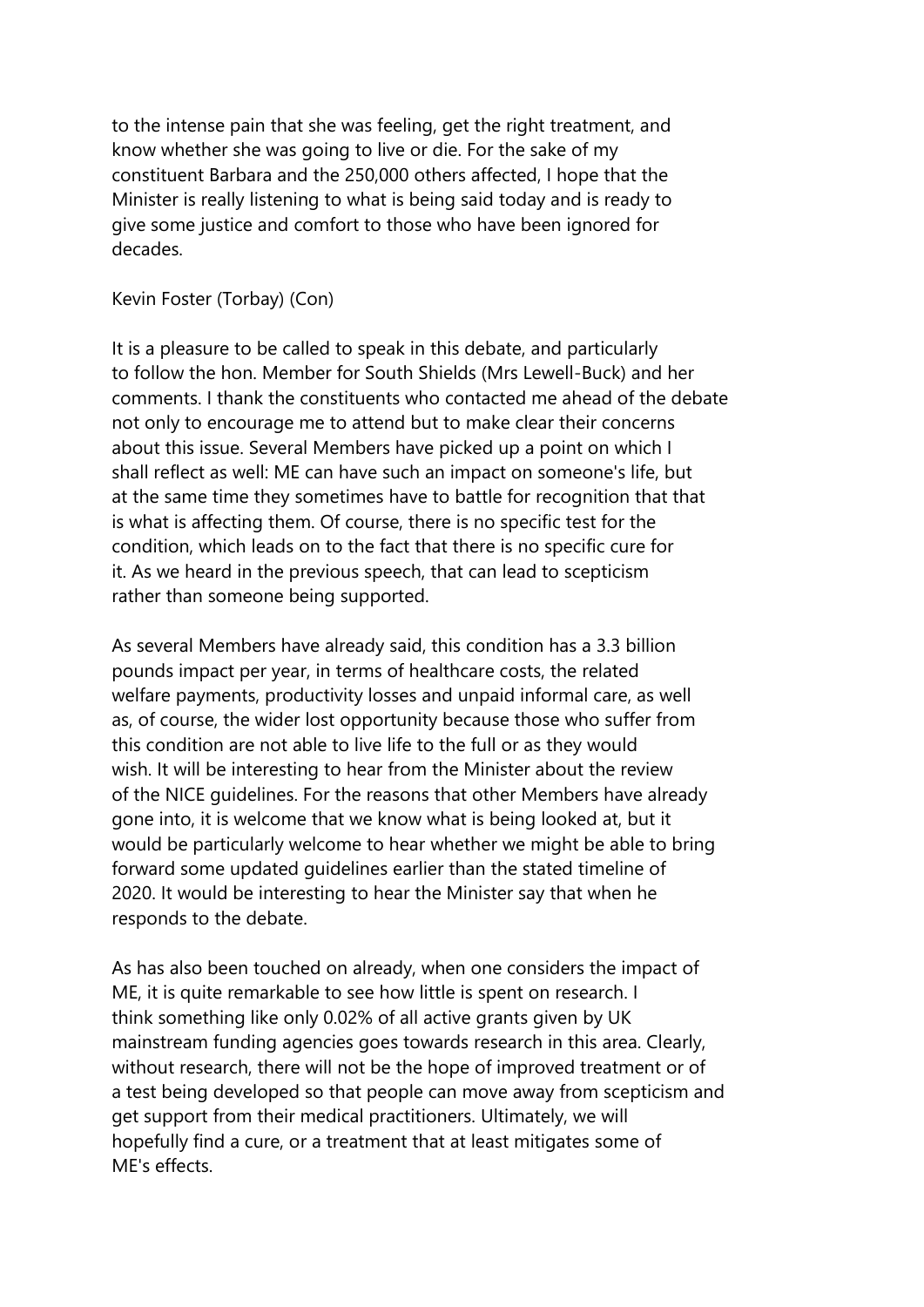Members have already touched on the fact that there is clearly an issue in relation to how those living with this condition are assessed for welfare benefits, particularly because they might be assessed on a good day, which does not then reflect their overall condition. When he sums up, it would be interesting to hear the Minister reflect on some of the conversations that the Department of Health and Social Care is having with the Department for Work and Pensions, although I accept that he is unlikely to get a particularly long time to sum up, given the short length of the debate.

I welcome the opportunity today to highlight this issue on the Floor of the House, and I congratulate the hon. Member for Glasgow North West (Carol Monaghan) and the other Members who applied on securing this debate and enabling us to raise our concerns on a cross-party basis. As has been touched on, 250,000 people live with this condition in the UK. It needs research, support and a change of culture, so that sufferers feel supported and believed and can have some hope of living the sort of normal life that we all expect and deserve.

[Several hon. Members rose]

Madam Deputy Speaker (Dame Eleanor Laing)

I am terribly sorry but it is obvious that a lot of people wish to speak. We have very little time, and I am sure the House wishes the Minister to have time to answer the many important points raised, so I must reduce the time limit to three minutes.

Dr David Drew (Stroud) (Lab/Co-op)

I shall be brief, Madam Deputy Speaker.

I congratulate the hon. Member for Glasgow North West (Carol Monaghan) on securing this debate through the Backbench Business Committee. I shall try not to go over ground already covered, but I must pay due regard to my constituent Dr Charles Shepherd, who continues to advise the ME Association and has come forward with many suggestions that it has followed.

On medical education, there is evidence of some progress, which is very pleasing. GPs are the gatekeepers and need to recognise ME at an early stage so they can help their patients. It is heartrending to read what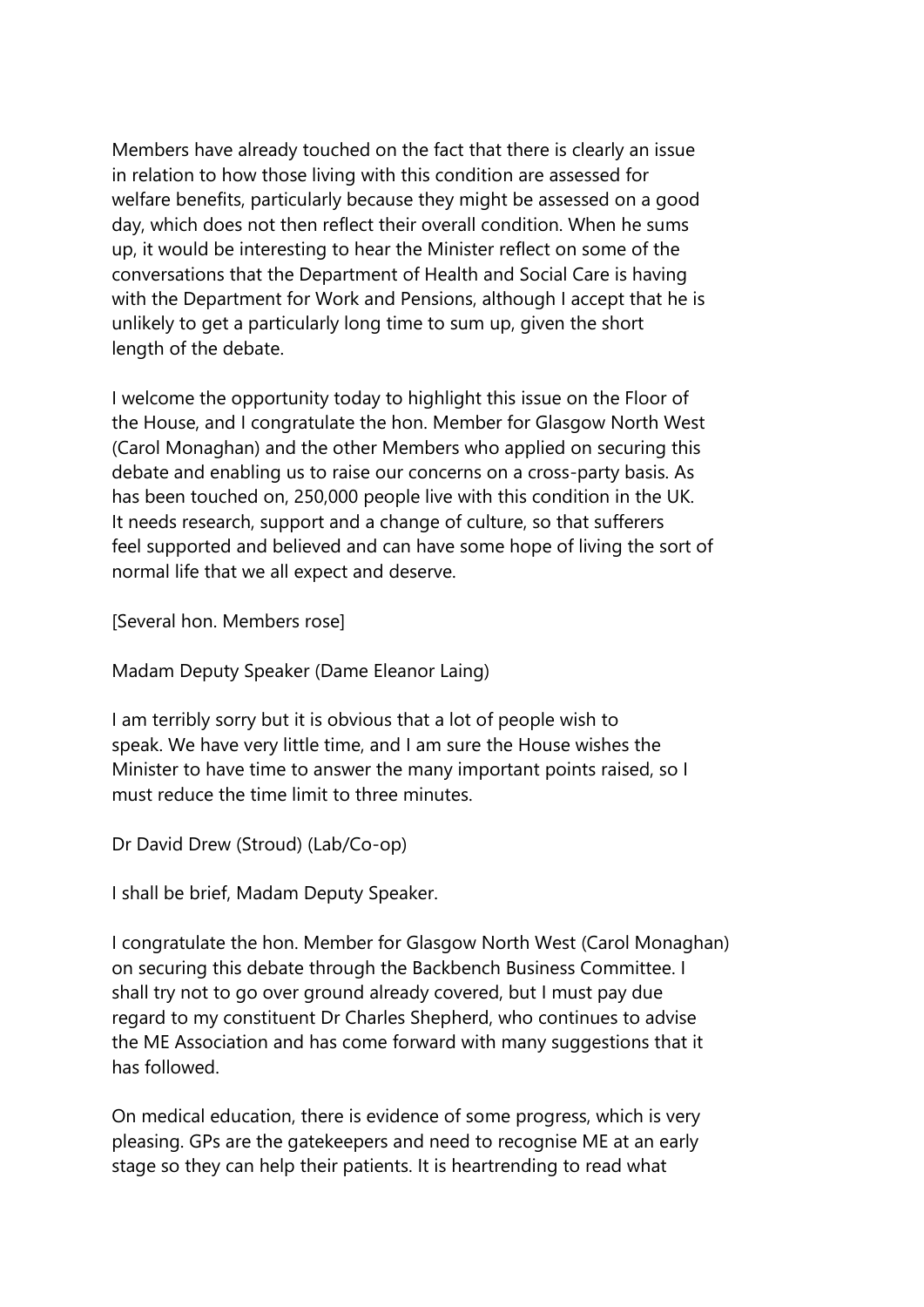constituents have written to me, particularly the parents of younger children suffering dramatically from this dreadful condition. The PACE trial and the need for a rewrite of the NICE guidelines have been touched on already. It is important that NICE bring that forward. It would be interesting to know why the Government have cut the money for biomedical research and the National Institutes of Health. If that money could be put back in, that would be one bit of good news the Minister could give us. My hon. Friend the Member for West Bromwich West (Mr Bailey) touched on the role of the Department for Work and Pensions. It is important that this condition be recognised and that sufferers get early support. On the work of clinical commissioning groups, the NHS has to do more and spend its own local resources.

To finish, I want to touch on the overlap with B12 deficiency, which has not been mentioned yet. Autoimmune metaplastic atrophic gastritis, previously known as pernicious anaemia, is often confused with ME. It is very important that we encourage local health bodies to rewrite the rules for that condition as well to ensure that people are correctly diagnosed. It is very unhelpful when people's conditions are not properly recognised as it can result in a downward spiral of psychological problems. It is about time we spent the necessary resources on this condition and gave the necessary help to sufferers.

#### Stephen Kerr (Stirling) (Con)

I could easily say amen and sit down, but I would like to compliment the hon. Member for Glasgow North West (Carol Monaghan) on her speech.

I hope this debate and the passionate interest of colleagues from the across the House bring some encouragement to those suffering from this condition that they are not forgotten. Louise McAllan from Riverside got in touch with me last June. She tells me that ME led her to medically retire in her early 30s, that she has been too sick to leave her bed for months at a time, that she is unable to tolerate light or sound, that she cannot meet her friends and that she suffers intolerable pain. She was told by a neurologist in a major hospital that there was no such thing as ME, and she was told when she got a diagnosis that at least she did not have anything serious.

Catherine Schmitz from Stirling got in touch last May to tell me her story. For her, it is a dreadful illness that has left her signed off work for 22 years. She has balance and vision problems and sensitivity to light and noise. To get a diagnosis, she was passed around hospital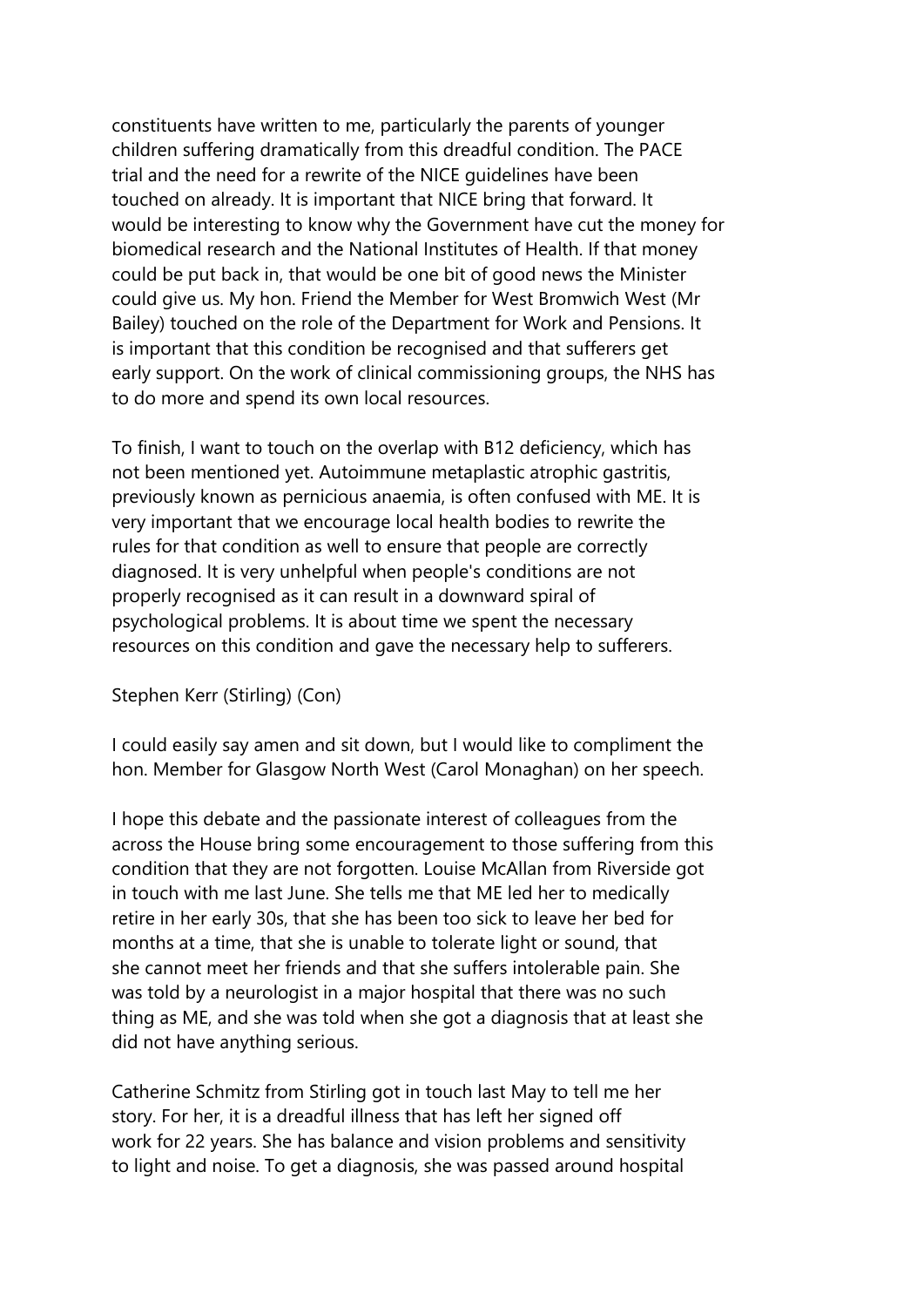departments that could look only at their own specialist areas.

Cathy Dickson from Torbrex got in touch in November 2017. Her case and the dangerous advice that she was given saw her become more ill because of doctors who had no knowledge of ME. She continues to fight for the support that she needs and deserves.

Pam Sullivan from Bridge of Allan also suffers from ME, which has left her with crippling fatigue, exhaustion, viral symptoms, muscle pain, and impaired cognitive function. Without her loving family, she would have no support at all.

I know the Minister is both compassionate and dedicated, so I hope that he will respond to the demands that we are hearing today in this debate. Treatments that harm patients should be discontinued with immediate effect. Does he appreciate the fact that ME patients cannot wait for NICE guidelines to be reviewed? I very much hope that he will agree that it is simply not acceptable that seriously ill people should be left feeling that, somehow, they are to blame for not getting better, and that if only they had a better attitude and a different mindset, they would recover.

What more will be done to provide updated professional training for GPs and other healthcare professionals properly to recognise the symptoms of ME? What more can the Department for Work and Pensions do to see that ME patients are treated fairly and that the process to which they are subject does not worsen their illness-especially in respect of how assessments are conducted? Will the Minister please reassure the House that substantially more resources will be dedicated to biomedical research so that we can understand ME and begin to reach for solutions? Minister, people need help.

Kelvin Hopkins (Luton North) (Ind)

First, may I add my support to the motion as set out on the Order Paper and congratulate the hon. Member for Glasgow North West (Carol Monaghan) on leading the way in securing this debate and also on her excellent speech.

I spoke in a previous Westminster Hall debate and later put down written questions on ME on the basis suggested by Dr Ian Gibson, whom longer-standing Members may remember as the Labour Member for Norwich and a distinguished medical scientist in his own right. Ian was incensed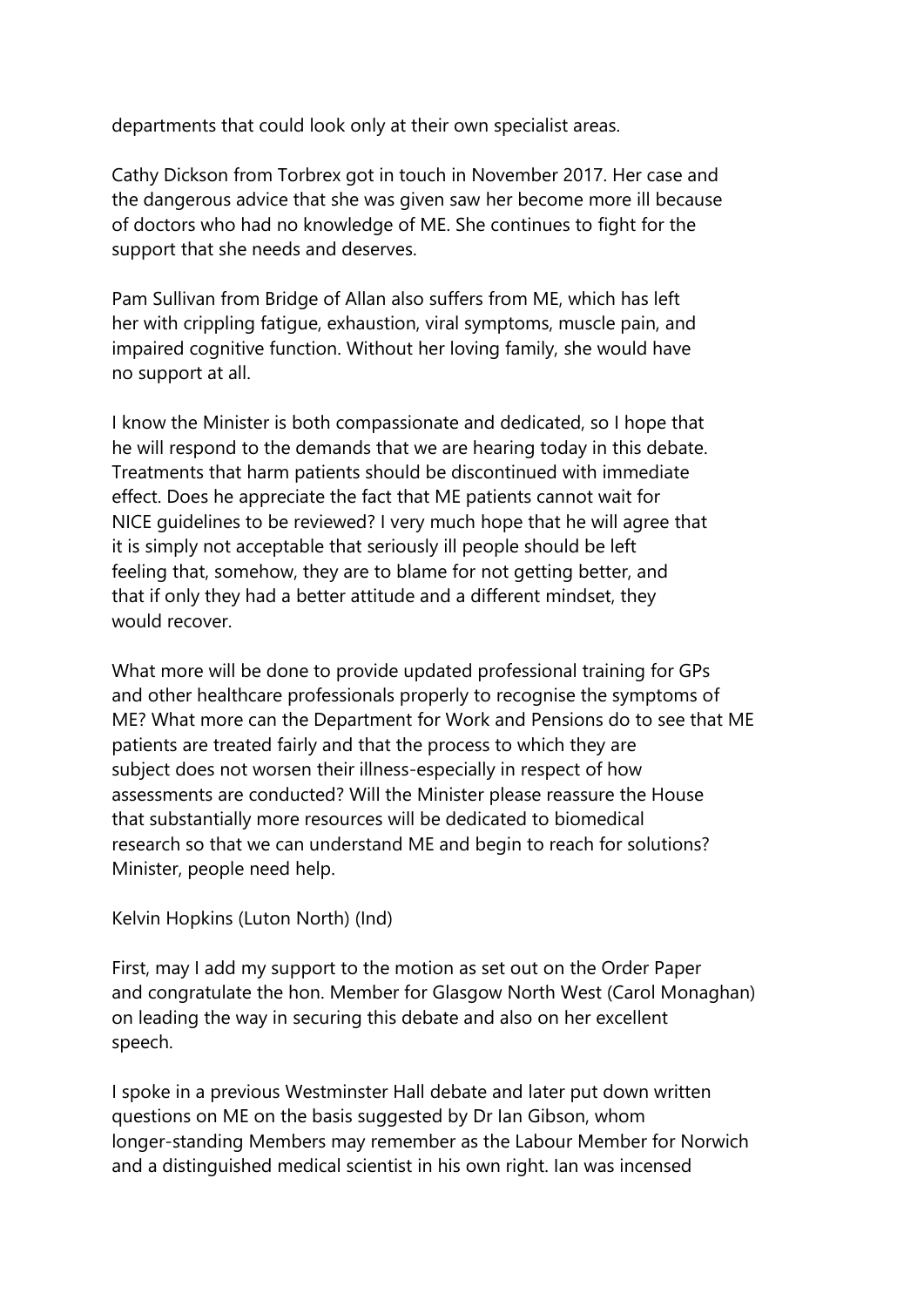by the use of graded exercise therapy. He said that it was less than useless and actually damaging to sufferers as well as causing them pain and raising false optimism that such therapies would work. Given that ME causes extreme fatigue, suggesting more exercise seems to me about as sensible as asking frostbite sufferers to walk about in snow. The other suggested treatment, cognitive behavioural therapy, helped to underpin the myth that ME is a psychological problem, not a physical condition. Neither of those supposed therapies should have been given credence and efforts should have been focused long ago on discovering the real causes of ME and on undertaking proper and thorough research to develop effective treatments.

I first became aware of ME more than 25 years ago when two of my young relatives were found to be suffering from the condition. The fact that I was not aware of ME until then is itself extraordinary given that some 25,000 children are estimated to be suffering from the condition. That is more than 38 children, on average, for every one of our constituencies.

I later became informed of sufferers in my own constituency and recall one man in particular who suffered constant pain and had to lie in a darkened room because he could not bear the light. Such symptoms are well known, but, of course, like so many illnesses, the severity of symptoms can vary greatly. MS, for example, can advance rapidly, or can remain fairly mild and stable for many years. Such variations do not invalidate the condition.

I have mentioned children with ME, but if all adults were included, the figure reaches 250,000, or nearly 400 per constituency; it really is that serious. The impact on the lives of those constituents is enormous, but the cost to society and to the economy is over 3.3 billion pounds a year-an enormous sum. Therefore, finding causes and discovering effective treatments are vital. Funding research must be a priority, first, to reduce the level of suffering, but also to reduce the wider social and economic costs. Research into ME represents just 0.02% of all grants given to funding agencies-just one 500th of the total, a pathetic amount.

In conclusion, I hope that we are now putting behind us all the myths and misdiagnoses related to ME. It is a physical condition and it is causing untold suffering. Recent research has looked very promising, and has pointed to possible causes of ME. One factor in particular has recently received publicity-the overactive immune system in many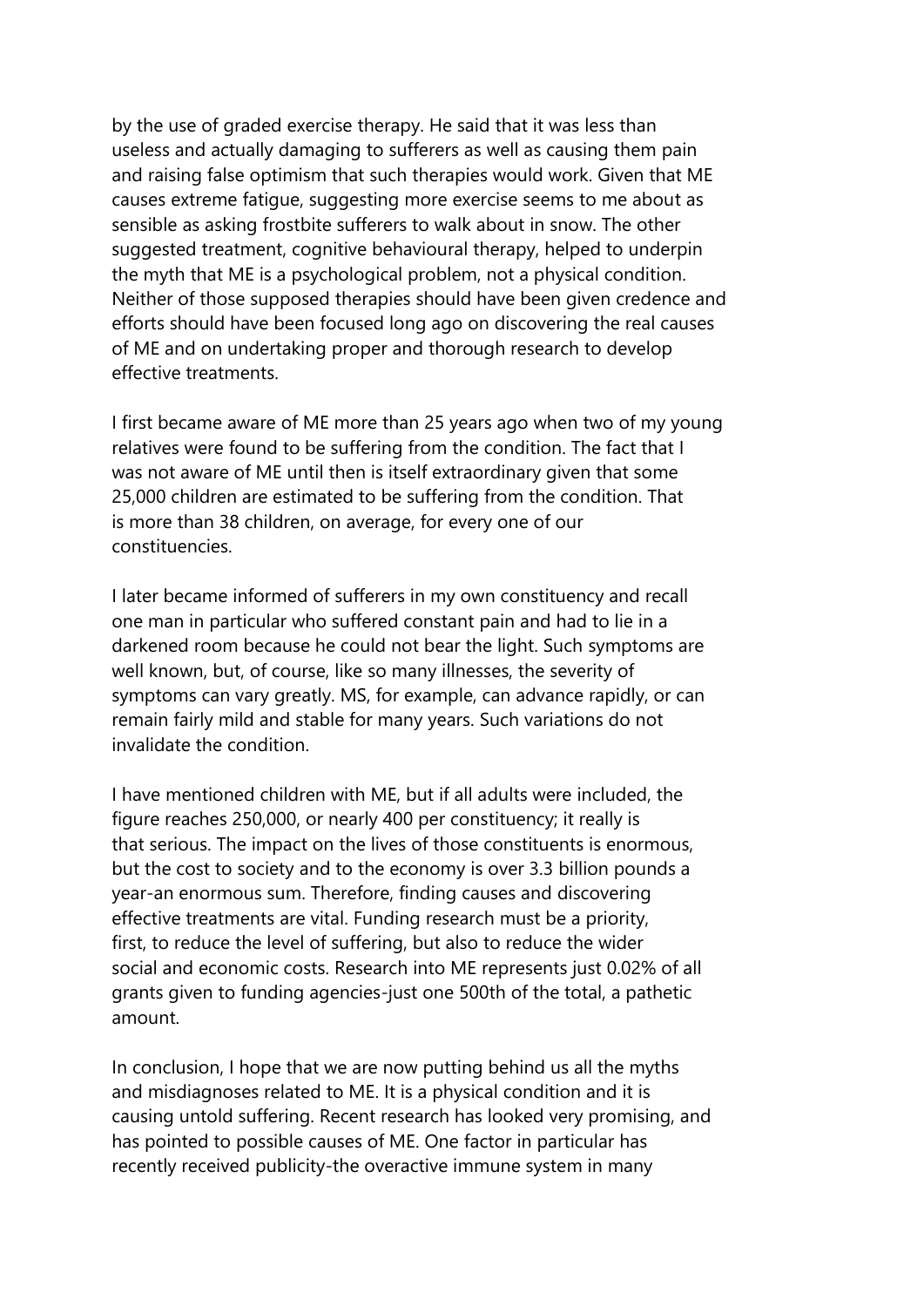sufferers. It seems that we are starting to move in the right direction. We must congratulate the scientific and medical researchers who have done, and who are doing, so much valuable work towards finding solutions to the scourge of ME and alleviating the suffering that it causes.

I hope that Ministers and other hon. Members will take note of the reports in 'Breakthrough', the journal of ME research...

Madam Deputy Speaker (Dame Eleanor Laing)

Order. I call Mr Stephen Pound.

Stephen Pound (Ealing North) (Lab)

May I say that north-west London salutes north-west Glasgow? I was honoured and proud-not that I had much choice in the matter-to support the hon. Member for Glasgow North West (Carol Monaghan) when she applied for the debate. Her influence clearly spreads much further than Whiteinch, because only last week the Scottish Government launched their national action plan on neurological conditions. Action for ME was not particularly delighted with the plan, but one of the good things to come out of it is the allocation of 90,000 pounds to fund a PhD study on the impact of ME. If that funding was increased proportionately for the whole country, it would be well over 1 million pounds. That is something we certainly look forward to.

We have talked about the individual circumstances of many of our constituents. I want to mention one area that has not yet been mentioned: the provision and allocation of social housing. People with myalgic encephalomyelitis and chronic fatigue syndrome often have very specific housing needs. I think of my constituent Pamela Badhan-she is admirably represented by Councillor Deirdre Costigan-who finds it intensely difficult to live where she is at present because of her condition. The thing about ME is that, even if someone with the condition sleeps all night, they are still exhausted the next day, because the exhaustion is endemic; it cannot be sated by sleep. That is how terrifying the condition is.

I will not go into the details of the research today, but we do need to have the biomedical research. We have moved a little further forward since the dark days of the stiff upper lip, when people were told to take one round turn and two half hitches and then pull themselves together. We have to change attitudes, and that cannot be dictated-we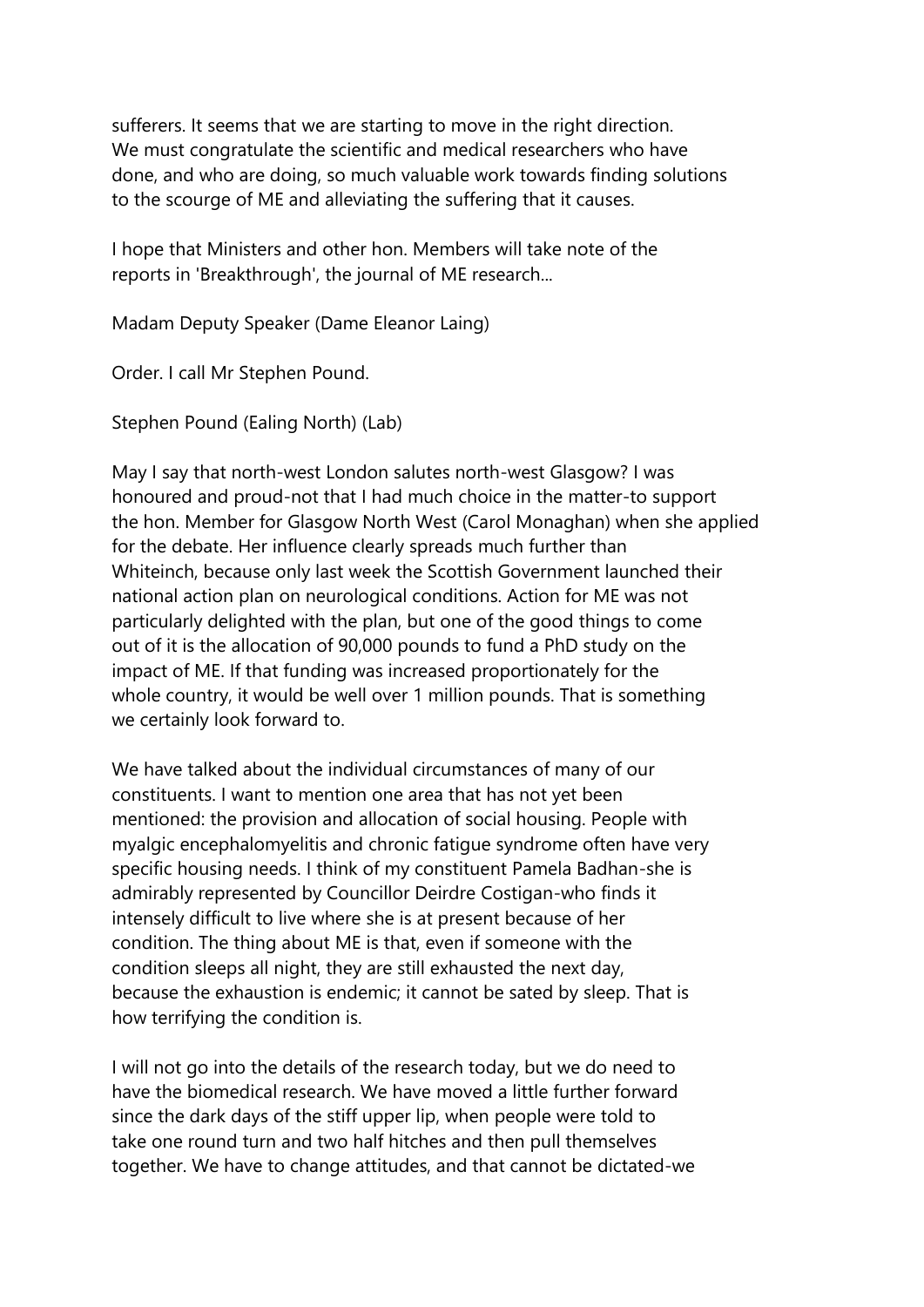have not had a dictator in this country since Oliver Cromwell. We cannot say what a people will do. What we can do is raise this issue, calmly, objectively and using all the pragmatic skills and data available to us.

I want to say to all those people out there who are suffering from ME; all those people suffering from chronic fatigue syndrome; all those people who have been ignored, belittled and, in many cases, insulted: 'This House recognises the reality of your condition. This House will not sit idly by while you suffer. This House will not ignore you. This House will devote its intelligence and resources to research and ultimately resolve and cure this terrible condition, because we respect you, we understand you and we give credit and credibility to what so many people have for far too long denied.' ME sufferers the world over must know that this House and this nation are finally speaking for them.

#### Karen Lee (Lincoln) (Lab)

How do I follow that? I congratulate the hon. Member for Glasgow North West (Carol Monaghan) on securing this important debate. Last year I was invited by a group of ME patients in Lincoln to a screening of 'Unrest', Jennifer Brea's deeply moving and personal documentary. The film really opened my eyes to the bravery and resilience that people living with ME display on a daily basis. Over the past week, many constituents have contacted my office to encourage me to attend this debate. Hearing at first hand from people in Lincoln about the complex difficulties that people with ME encounter really underlined for me the need to provide more support at national and local level.

ME is a disease that poses unique difficulties for those who suffer from it. We are all aware of its fluctuating and sometimes invisible symptoms, which have fuelled an uniust and debilitating stigma around the disease. That stigma is institutionalised in the fabric of ME medical research, healthcare provision and our welfare system. When it comes to treatment, most people do not have access to adequate care and support, and there is an almost total lack of appropriate secondary services. Many primary care professionals receive minimal training on ME-I did not get a lot of training on this when I was a nurse-and are therefore occasionally prone to holding stigmatising and misinformed opinions about the illness. It is clear that more training is required, not only for healthcare professionals but for welfare assessors. Welfare assessors frequently have insufficient understanding of ME and therefore often fail to assess claimants accurately. I heard that a lot at the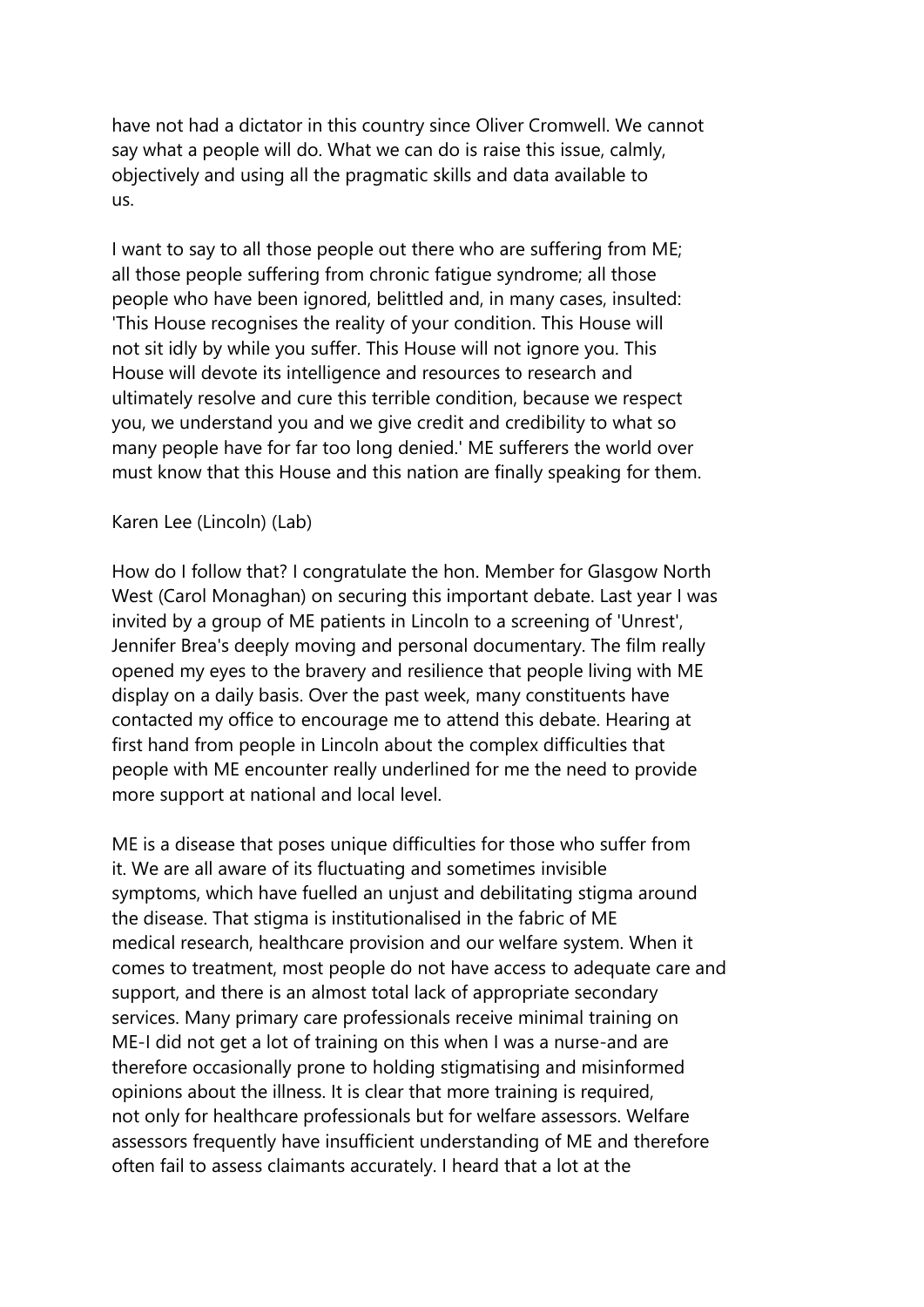### film screening.

It is completely unacceptable that people suffering from ME are, through no fault of their own, even more harshly exposed to the cruelties of Tory welfare cuts and the disastrous roll-out of universal credit. This Government must consider properly funding research into ME to better understand the condition. It is crucial that we all work towards eradicating the stigma of ME and improve routes to diagnosis, care and treatment. It is also crucial that all Members across this House recognise that that can only be achieved with adequate resources. I hope that today the Minister will give us a real commitment to do this, and not just warm but empty words.

## Ben Lake (Ceredigion) (PC)

I join others in congratulating the hon. Member for Glasgow North West (Carol Monaghan) not only on securing this important debate but on her tireless work, with others, to raise awareness of the difficulties that individuals with ME endure; on relentlessly challenging authorities to improve the way in which they support sufferers; and on giving a voice to those who all too often feel abandoned and alone.

As we know, ME is a chronic, multi-system disease that impacts approximately a quarter of a million people across the UK. To put that number into context, ME affects more people than the terrible Parkinson's disease and multiple sclerosis combined. It is estimated, as has been mentioned, that it has an economic cost of some 3.3 billion pounds. One would imagine that those considerations alone were sufficient to ensure adequate funding for biomedical research into ME and clinical care for those suffering from the disease, and yet ME research represents just 0.02% of all active grants given by UK mainstream funding agencies. It really does beggar belief that research into an affliction that leaves 25% of sufferers housebound or bedbound, and from which 95% of people do not recover, receives so little funding. This underinvestment needs to be addressed urgently, and I hope that the Minister can help in this regard. I also support a review of NICE guidelines on the treatments prescribed for ME and hope that that can be implemented as soon as possible. If positive changes are adopted, I hope, of course, that they are, in turn, implemented by the Welsh Government so that ME sufferers in Wales can benefit.

It is near impossible for those of us fortunate enough to not suffer from ME to truly comprehend its real, tangible impact, so I would like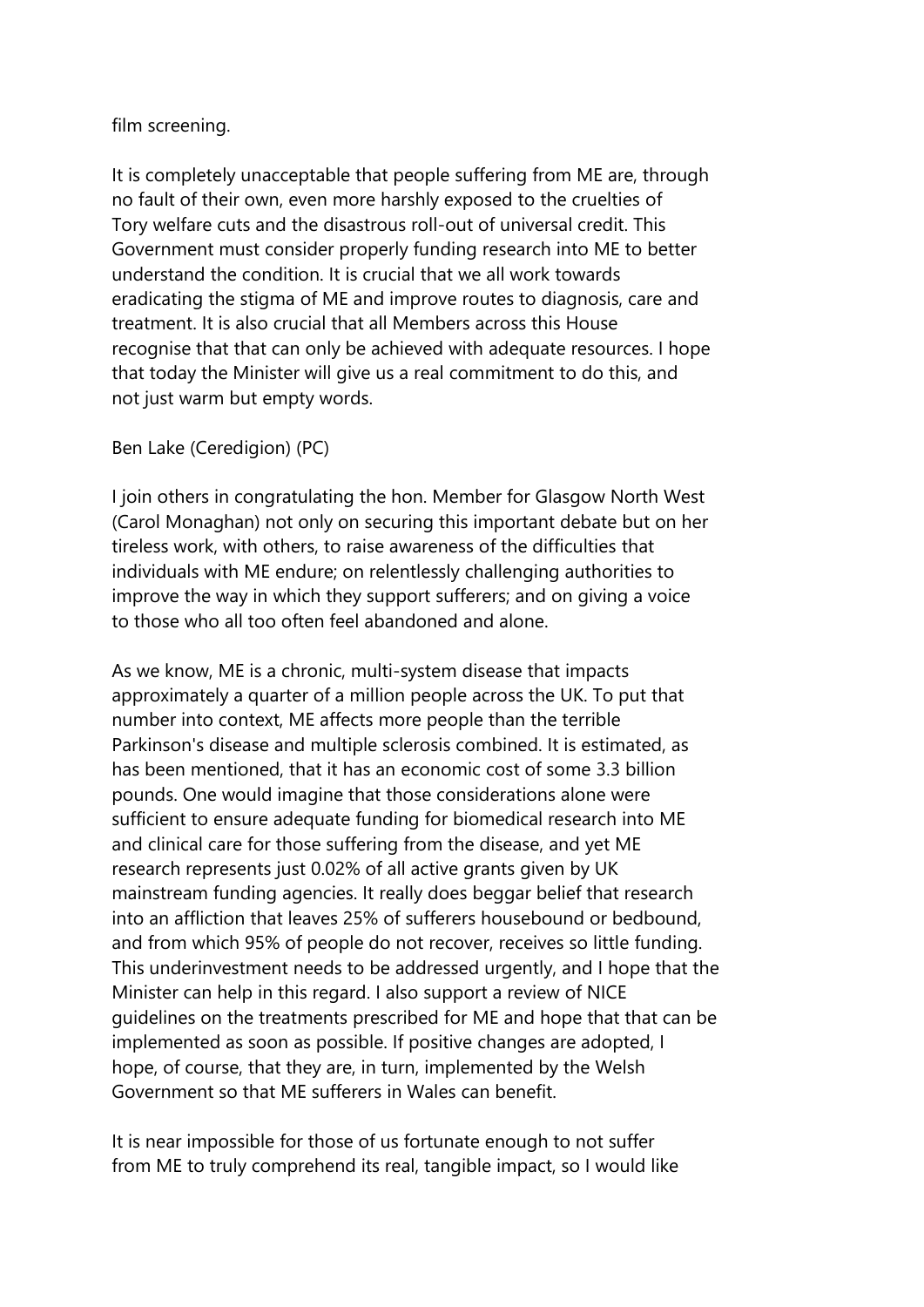to conclude with the words of two individuals who have contacted me to share their experiences of the disease. John Peters suffers from ME and was first struck down in the 1980s. The impact on his life has been total, as he so painfully put it to me: 'I have missed the whole spectrum of life: the big things such as family, a career; holidays, celebrations, the 'hooks' of someone's years; but also the minor events-that night out with a friend, the moment on a mountain, the lazy morning in bed with someone, that fantastic book, the sharing of a joke.'

Saran, a teenager from Ceredigion, has suffered from ME for over a decade and is now mostly housebound after receiving a formal diagnosis only last year. She told me: 'I have no idea what a life without chronic pain is, I don't know what it's like to be able to tolerate noisy bright spaces, what it's like to remember the conversations I've had with those I love...I have slowly watched my life disappear over many years, and now I'm entirely dependent on my parents, have no job, A levels, or hope for the future.'

I sincerely hope that this debate succeeds in its objectives, for we simply cannot wait any longer. John and Saran deserve some hope for the future.

Liz Twist (Blaydon) (Lab)

I thank the many constituents who have contacted me about their experiences, asking me to take part in this debate. In particular, I thank Pauline Donaldson of the Tyne and Wear ME/CFS support group, who plays a really important part in making sure that I and other Members from Tyne and Wear are aware of the very real problems faced by people who have this debilitating condition.

It is six months since we last debated this issue in Westminster Hall. That is six months more that people with ME have been waiting to see real progress on finding effective biomedical research into ME to work towards finding effective treatments for their condition, and six months more to suffer from the effects of ME. They are weary and impatient, and angry that treatments like CBT and graded exercise-psychological treatments-are still being put forward as the most common treatment for what is a physical condition. I am glad to take this opportunity to speak on their behalf.

Those people are looking for four things, the first of which is funding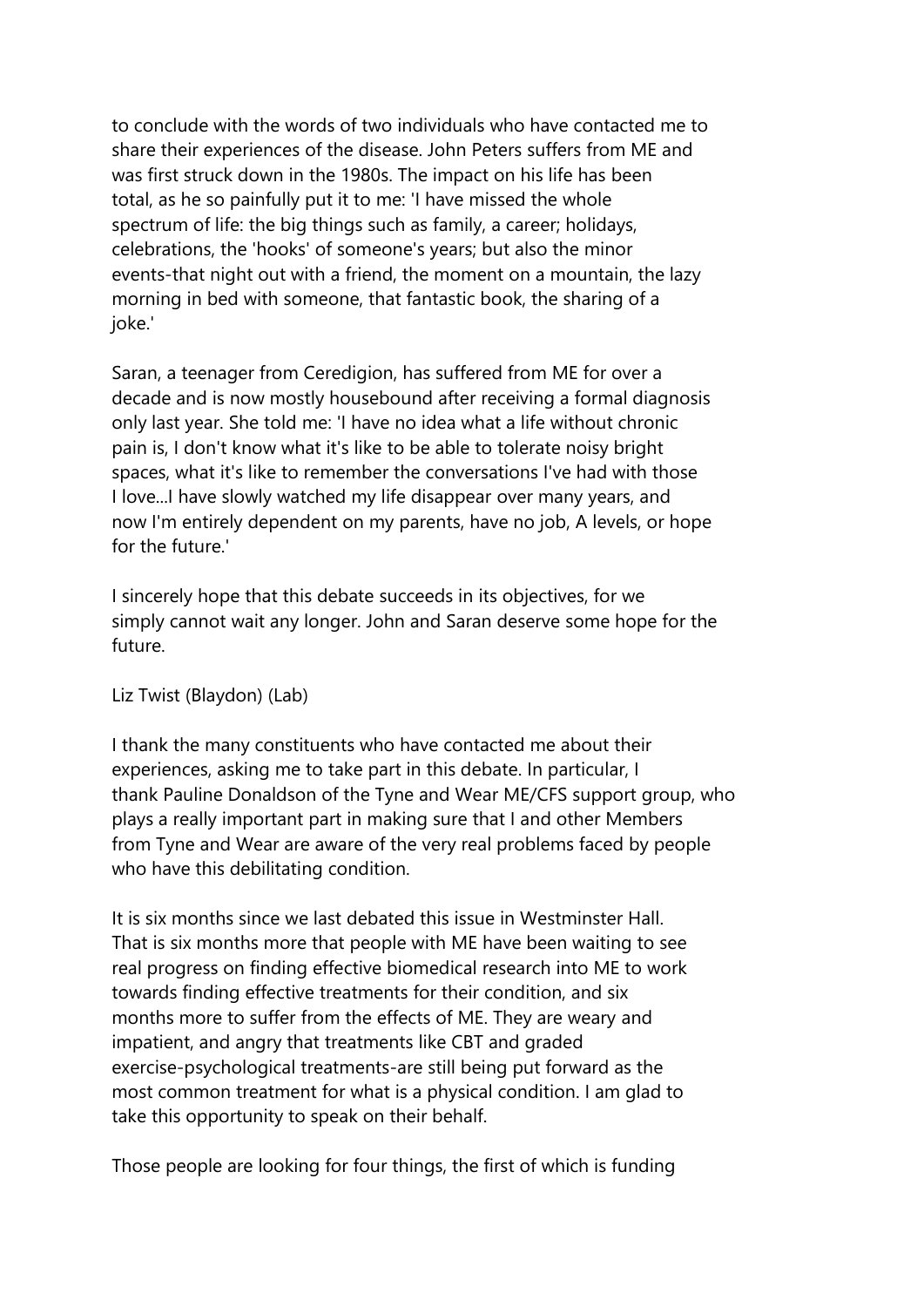for biomedical research. I was shocked to hear that patients and families are helping to fund research themselves. It is really important that we find a way of having that biomedical research done through public funds.

Secondly, many people with ME and their supporters have demanded that the use of CBT and graded exercise therapy be stopped. I will come on to talk about my constituent's experience of that. Thirdly, they want to see more training for GPs in recognising the signs and symptoms of ME. Invest in ME Research is doing much and has information packs, but it does not have the funds to extend that medical training everywhere. Fourthly, they would like to see an end to families with children with ME being subject to child protection procedures.

To finish, I want to talk about my constituent Angus, who was a senior lecturer in business at a north-east university. He says: 'In 2012, every aspect of my life changed when I was struck down with ME aged 47'..

He lost his job. He says that he was never a 'couch potato'-in fact, just the opposite-and still loves active pursuits, but can no longer do any of them. He says: 'Climbing the stairs in the house seems more exhausting than any mountain I've climbed in the past.'

He underwent CBT and GET and found that it made him not better but so much worse that it was a relapse. I wish I had the time to read his evidence. It is crucial that we address this problem and give our constituents with ME the treatment they deserve.

[Several hon. Members rose]

Madam Deputy Speaker (Dame Eleanor Laing)

Order. I have to reduce the time limit to two minutes, or else every Member will not get a chance to speak.

Nick Thomas-Symonds (Torfaen) (Lab)

I pay tribute to the hon. Member for Glasgow North West (Carol Monaghan) for securing the debate. The Welsh Association of ME and CFS Support confirms that 12,600 families in Wales are affected by this condition. Even with those numbers, awareness of fluctuating conditions such as these is crucial in society generally and in the Department for Work and Pensions.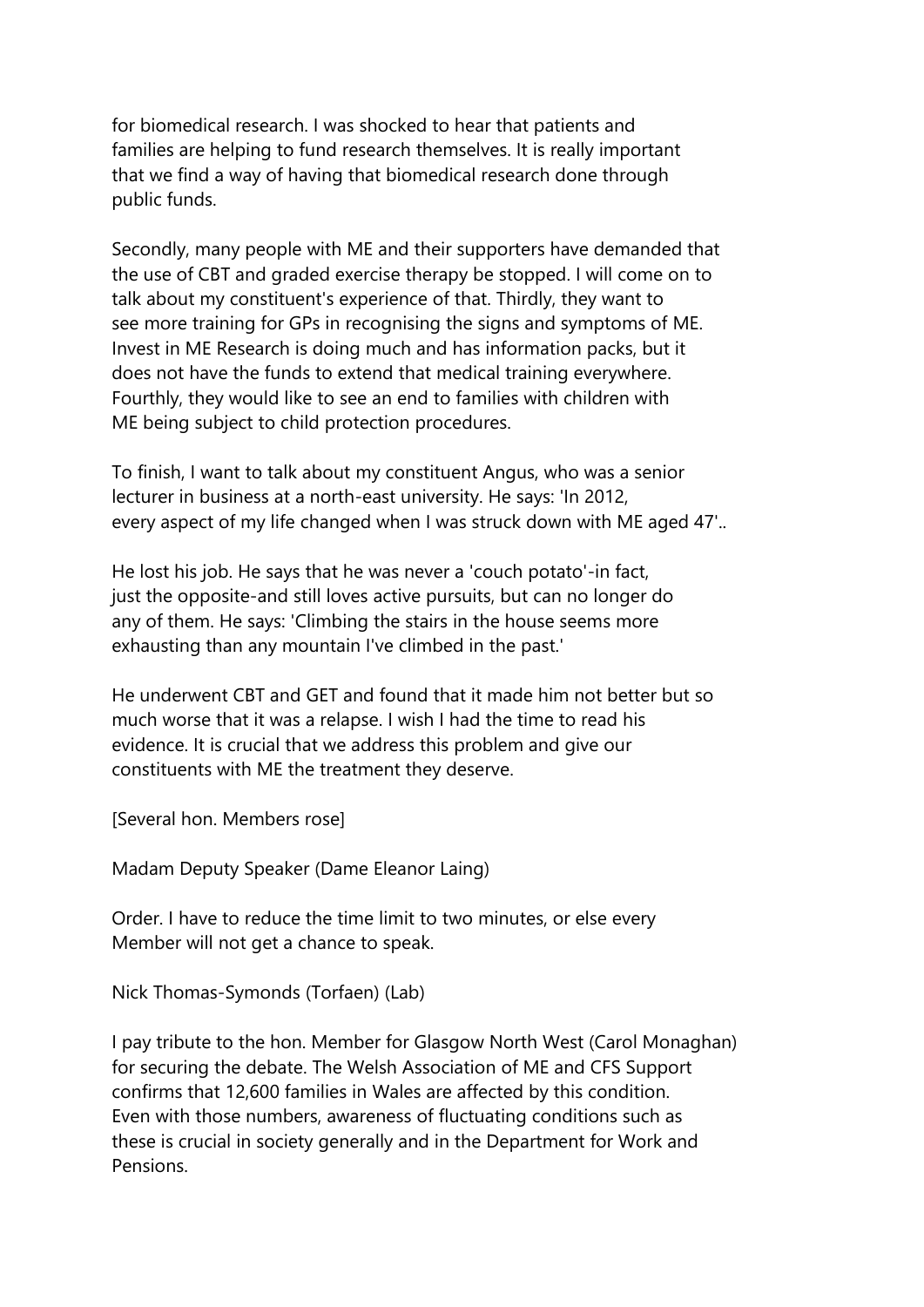It is true that ME receives far less funding than neurological conditions of similar prevalence. That must change, and the funding must also be appropriately targeted. If the World Health Organisation classifies ME as a neurological condition, clearly investment in biomedical research is required, whereas thus far funding has been concentrated on psychological and behavioural studies.

In the short time I have, I would like to pay tribute to two constituents who have contacted me. First, Sarah Oakwell spoke movingly about her symptoms and the need to develop new initiatives and additional forms of individualised treatment. She spoke of the need for new therapeutic strategies and multi-centre interventions, given the fluctuating nature of the condition. She also spoke of the need for more Government-funded research and said: 'We will wait as we do now in the hope that today will be the day you listen, take note and do something to help us all.'

I would also like to pay tribute to my constituent Reg Hann, who contacted me about his grandson and made these moving comments: 'I have had a close relationship with him all his life. Now he is too ill to travel to visit me. Too ill to speak on the phone... He is 18 at the beginning of February and will be unable to celebrate such an important birthday. I will be 95 the week after. My best present would be if he is well enough to visit me.'

What Reg and Sarah need is action. I hope they get the action that they deserve.

Liz McInnes (Heywood and Middleton) (Lab)

I thank the hon. Member for Glasgow North West (Carol Monaghan) for securing this important debate. I spoke in the debate last year about Merryn Crofts, who is one of just two people in the UK to have myalgic encephalomyelitis recorded as the cause of death. She was my constituent and lived in Norden, in the Rochdale area of my constituency.

Merryn suffered so badly from pain that she could not get out of bed. Her GP had worked in a hospice for 10 years, looking after cancer patients, and said that in that job, she could not always take away pain but could manage it. The GP said that Merryn's pain was unmanageable. Although Merryn was on diamorphine and ketamine, she was still in pain. Any kind of stimulus-even just a nurse walking into the room-was an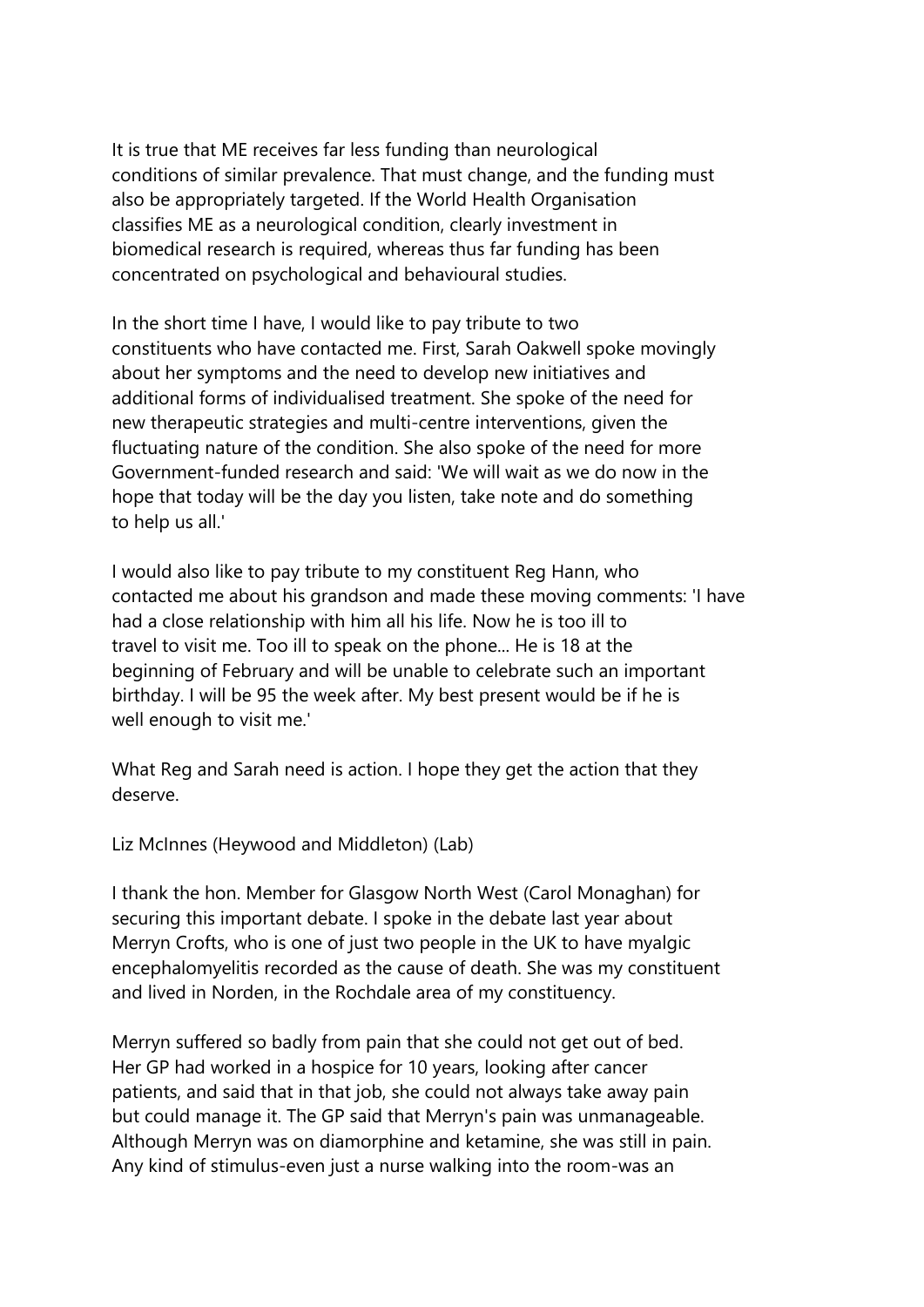exertion for Merryn.

Merryn's mother was very critical of the PACE guidance given by NICE and attributes the worsening of Merryn's condition to it. She tells me that Merryn thought she could push through the condition and keep going, although her family wanted her to slow down. Sadly, it was only when the family contacted a private medical practitioner that Merryn was given the advice to slow down and rest. The specific advice given was, 'Whatever you feel you can do, only do 50% of it.' Merryn's mother feels strongly that, had Merryn been given that advice when her condition started, she might not have gone on to develop severe ME, and she strongly urges that the NICE guidelines be reviewed. Merryn's mother told me: 'If the PACE trial were a drug, it would have been banned by now.'

I have also been contacted by other constituents who have urged me to take part in this debate. One of them is Rebecca Pritchard, who points out that it would not be difficult to increase funding for research, given that very little funding for ME has been given so far. She highlights the work done by Invest in ME Research, based in Norwich, and points out the huge funds that have been crowdfunded by patients and their families.

Patricia Gibson (North Ayrshire and Arran) (SNP)

I have a very short time, but I hope this debate will raise awareness of this condition. It is still an illness that people very often do not know much about, despite the fact that 250,000 people in the UK are affected by it, with about 20,000 of those living in Scotland. Despite all this, there are still no effective treatments for this life-changing, life-stealing and cruel condition. We need our frontline GPs to have proper training so they feel equipped to diagnose and are more confident in the treatment of this condition.

Although recent investment by the Scottish Government is very welcome, it is nothing more than a start for this very long-neglected and misunderstood condition. I am keen to hear what action the UK Government will take to increase awareness and understanding of this condition, and to help us understand the causes of the illness, so that we can improve its diagnosis and treatment.

Having listened to speeches from across the House, I have no doubt that we need a concerted effort right across the UK to tackle this illness. I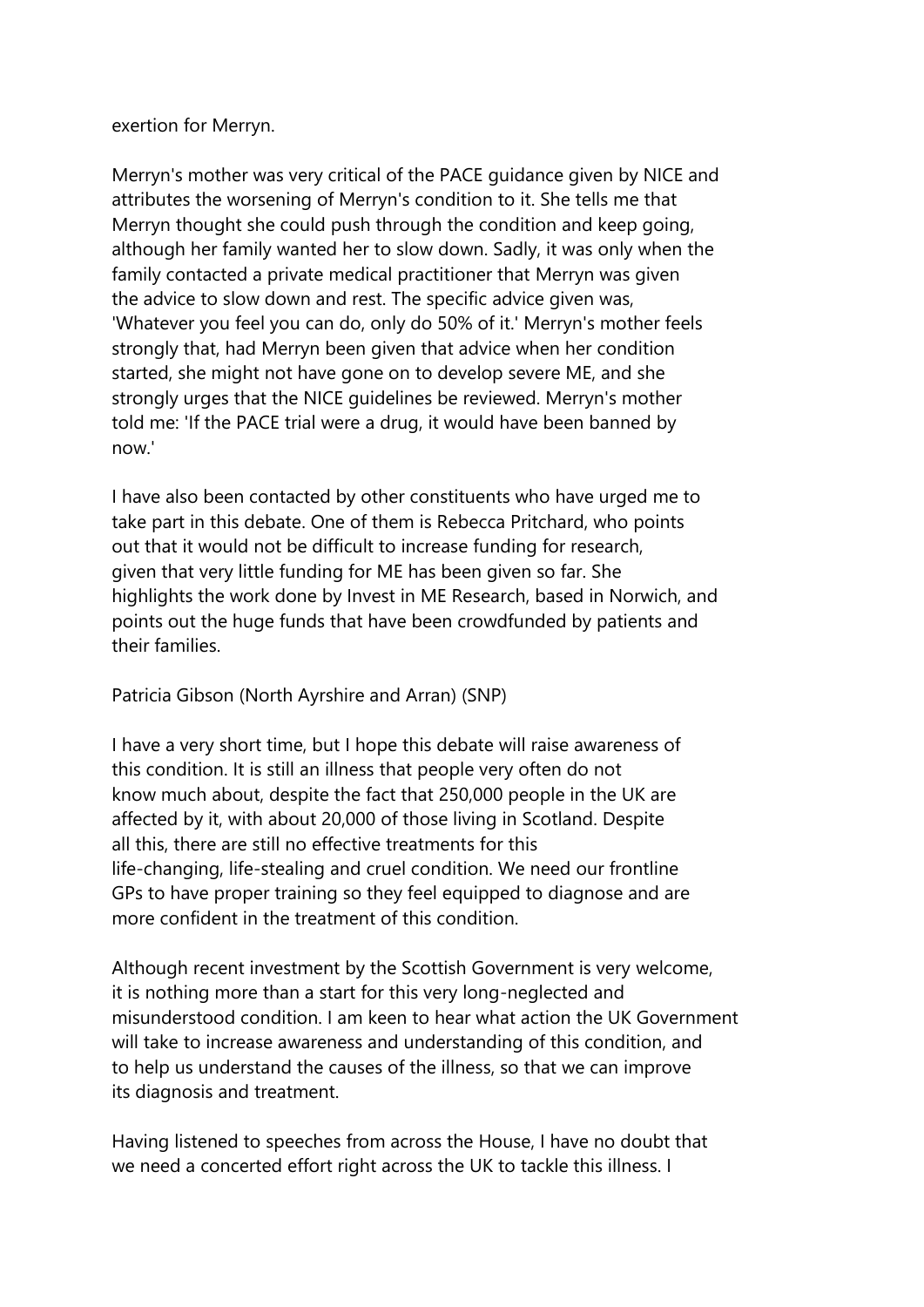very much look forward to hearing the response from the Minister. Before I sit down, I want to extend my thanks to my hon. Friend the Member for Glasgow North West (Carol Monaghan) for bringing forward this debate, and for all the work she has invested in bringing the subject to the House and raising Members' awareness of it.

Darren Jones (Bristol North West) (Lab)

Given the very short period available, I will not be able to do justice to Karen, Carolyn, Nathalie, Anna, Emma or many of my other constituents by telling their stories today. Like my hon. Friend the Member for Ealing North (Stephen Pound), I tell my constituents and all those watching, 'The House has heard you and your stories, and understands your plight.' The will of the House will make that very clear to those on the Government Front Bench.

It is clear from the stories we have heard today what a devastating and complex disease this is. When I was a young undergraduate in human bioscience, studying immunology, I heard this referred to in the labs as 'Multiple Excuses', and that was not so long ago. There is clear evidence that much more work is needed on the biomedical and biological processes behind this complex and devastating disease.

I am a member of the Science and Technology Committee, and we have recently completed an inquiry into research integrity. We have some concerns about reporting and transparency, especially in clinical trials. This goes to the concerns of many ME sufferers about what research is being done and how it is being done. Further to our Select Committee inquiry, I hope that the Minister will say what he will do to provide transparency in prospective registration, to deal with positive bias in journals-researchers are incentivised to find positive answers, as opposed to proving negatives, which is sometimes just as important-and perhaps to change the culture of that environment.

Lastly, on the delivery of care, about which we have heard from many hon. Members, the research must be recognised in the NICE guidelines, which lead to the delivery of care for many sufferers-children and adults-and to some of these heartbreaking situations. In my final 10 seconds, I pay tribute to the hon. Member for Glasgow North West (Carol Monaghan), a colleague on the Science and Technology Committee. I was pleased to support her application for this debate, and I hope the Government will respond in the significant way that is needed.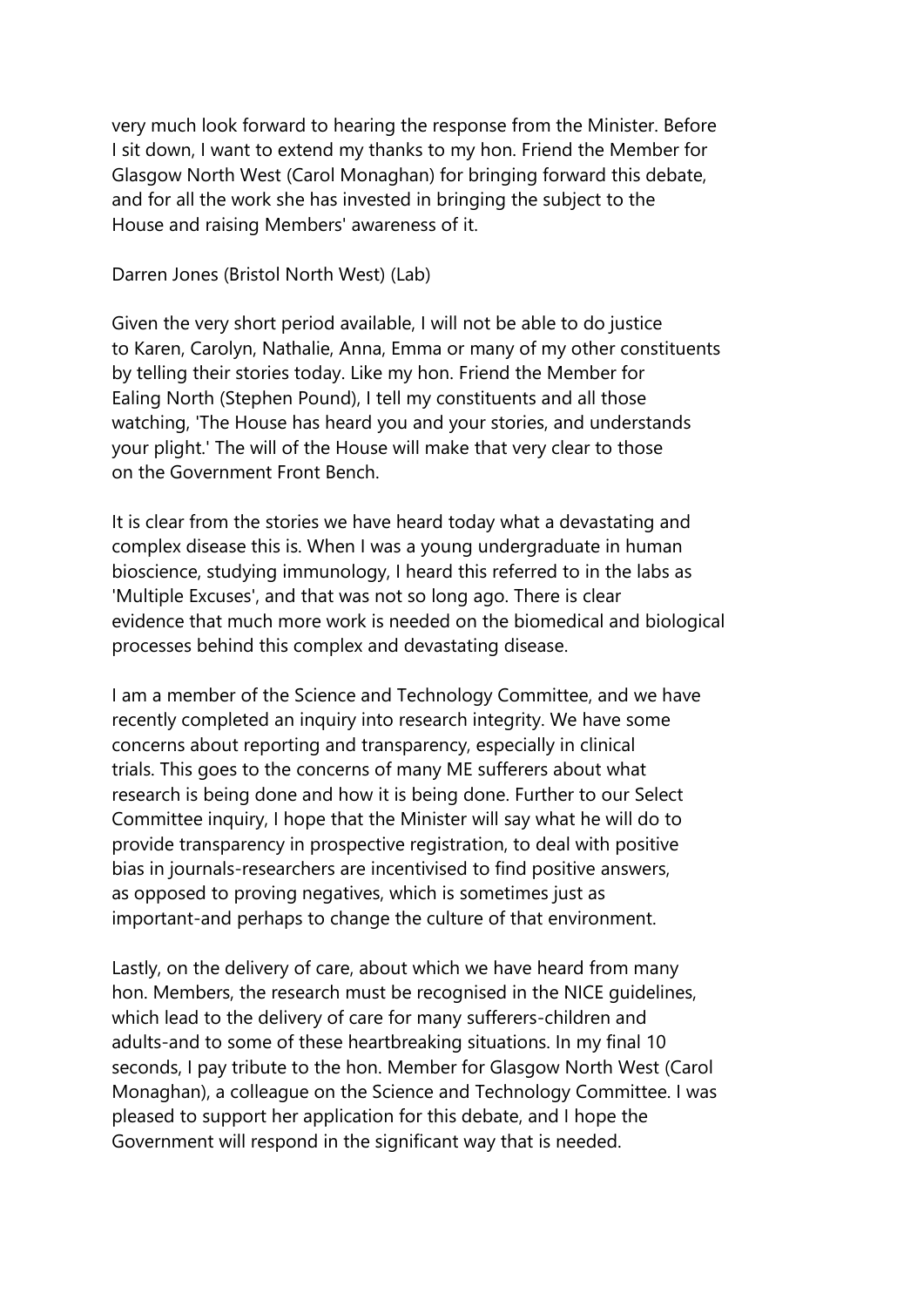### Mohammad Yasin (Bedford) (Lab)

I am grateful to the hon. Member for Glasgow North West (Carol Monaghan) for securing this very important debate. I have received a number of requests from my constituents to attend this debate to highlight this devastating condition.

Sufferers of ME are often stigmatised and marginalised, as their conditions are not fully recognised by the Government or the medical profession. A number of my constituents suffer from ME. At least two have been bedridden for 30 years because of their condition, and their story is not uncommon. Some 250,000 people suffer from ME, with 25% of individuals house or bed-bound. Children as young as five can develop the condition, and it is the most common cause of long-term school sickness absences.

A Westminster Hall debate last February raised issues about the PACE trial, which has influenced the NHS treatment of ME. A report had recommended CBT and GET as effective treatments. More recent research has disproved that study, which shows that CBT is not effective, and that GET can worsen individual symptoms, as has been the case for some of my constituents. However, those are the only treatments available on the NHS, which means that individuals and their families must endure treatment that not only fails to improve them, but can worsen their condition.

I therefore support suspending CBT and GET treatments in the NHS, as well as updated training for GPs and medical professionals, to alleviate the unnecessary hardship to which individuals with ME are currently subjected. ME has been overlooked for too long. We must fund and support research properly, and work to ensure that those who suffer from ME are listened to, diagnosed, and treated in the best possible way.

## Jim Shannon (Strangford) (DUP)

I congratulate the hon. Member for Glasgow North West (Carol Monaghan) on securing this debate. She has been a champion for those who suffer from ME. We thank her for all her efforts, and are here to support her.

I have had the pleasure of meeting a lady in my constituency who is attempting to cope with her illness. She is also a champion for raising awareness and changing how those who suffer from ME are dealt with-I say 'suffer', because the lady I met certainly suffers. It is estimated that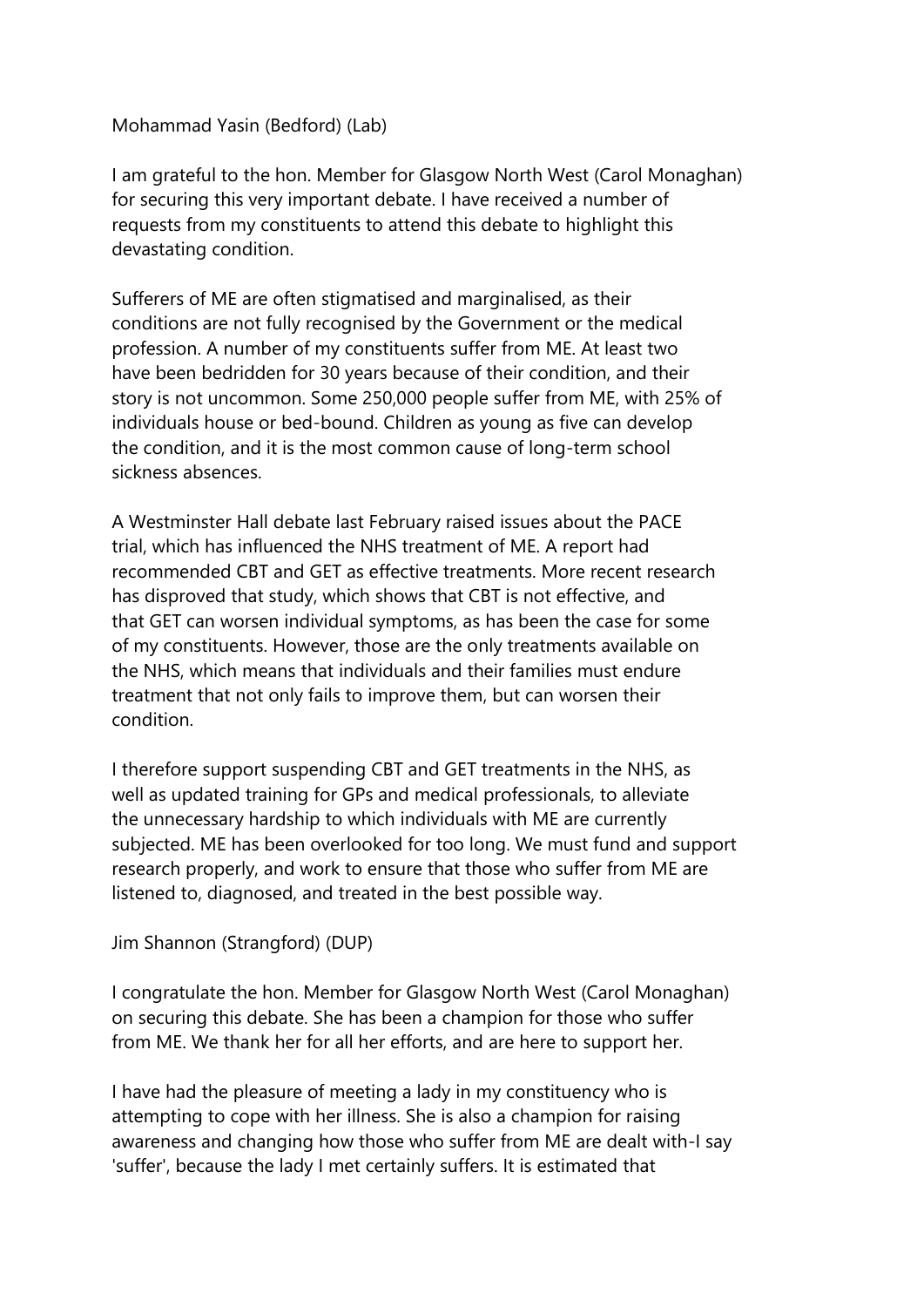ME affects some 25,000 children in the UK, and it is said to be the leading cause of long-term school sickness absence in the UK. Given the stigma that people with ME face, families will continue to meet accusations of misconduct and withholding support. What is being done to help those 25,000 children?

We urgently need to update the training of GPs and medical professionals, so that they are equipped with clear guidance for a diagnosis of ME, and can give advice and guidance on appropriate management to reflect international consensus on best practice. In addition, all commissioning bodies must ensure that medical, welfare and care services are accessible to people with ME, including home visits for those severely affected.

As the hon. Member for Glasgow North West said, not much has changed. I still have constituents with ME who are turned down for the personal independence payment, even though they are unable to leave the house for 29 days in a month. People are removed from employment and support allowance and told to go to job interviews, even if they cannot manage to stand in the shower, let alone leave the house or get a job. It is time to move past the idea that if something cannot be tested it cannot be helped.

This debilitating illness takes its toll on men, women and children throughout the United Kingdom of Great Britain and Northern Ireland, and we simply must do better by them. I would appreciate a response from the Minister on whether there are any plans to do better. If such plans are not in place, when will they be introduced? The 400 sufferers of ME in my constituency request such plans-indeed, they demand them.

## Dr Philippa Whitford (Central Ayrshire) (SNP)

I thank my constituents who have written to me to share their experiences, both as patients and parents. I also have a close friend who has battled this condition for 18 years. I know that many sufferers find it dismissive to refer to the condition as chronic fatigue syndrome because it sounds so trivial. At very least it should be chronic exhaustion syndrome, because that is what it is-absolute exhaustion. ME affects a quarter of a million people, 10% of whom are children and young people. A quarter of those are so severely affected that they are either housebound or bedbound.

The basic problem is that we do not know the cause of ME. It often seems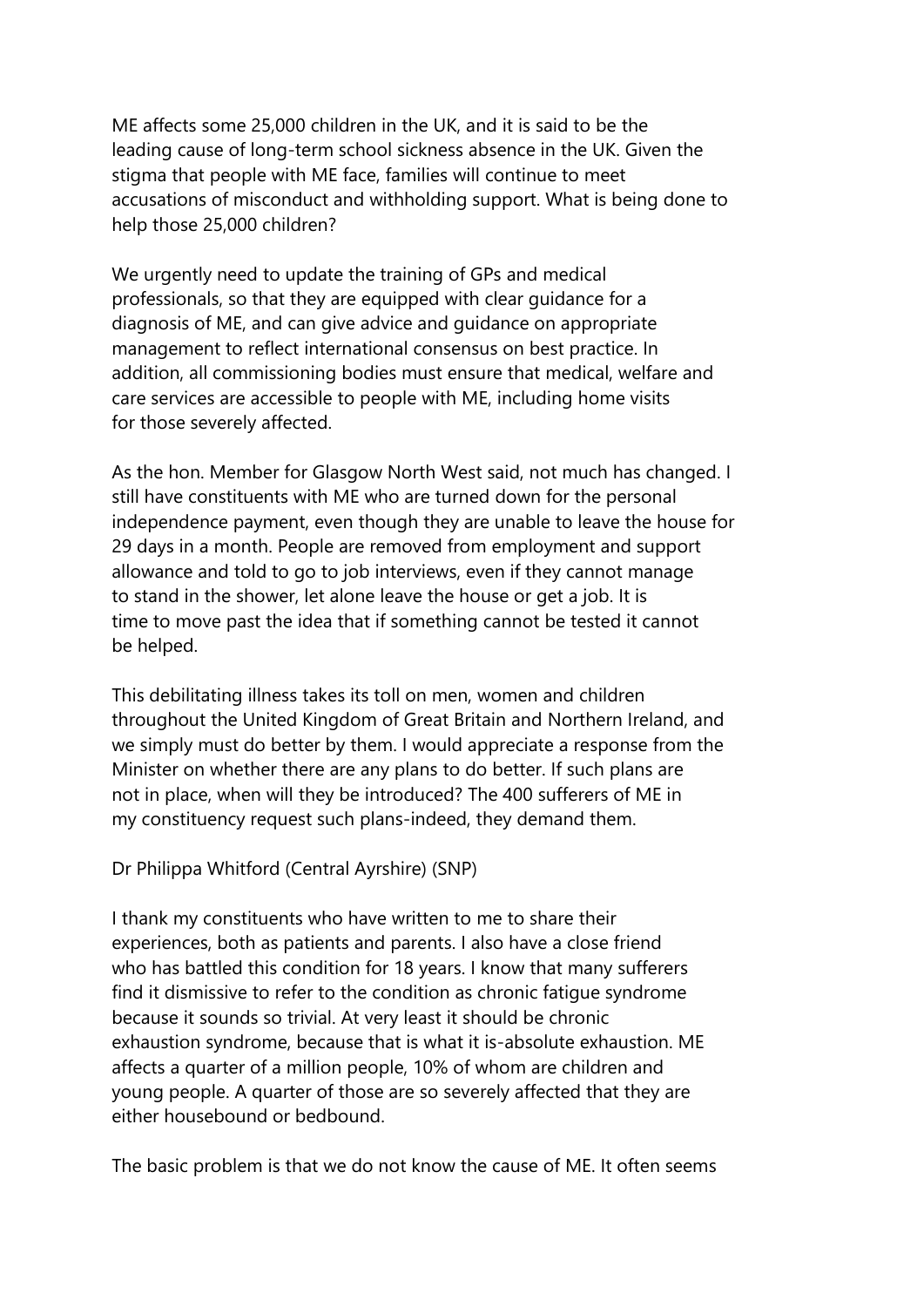to start post-viral; I, no doubt like many others here, have had post-viral syndrome, and it can often take weeks or even months to recover from. What is it about ME sufferers that makes the condition become long-term and chronic? That is the crux of the matter. We need biomedical research to consider whether it is an autoimmune cause, a genetic weakness, or a neurological problem. Is it metabolic? There is some interest in whether the mitochondria-the little power packs in the cells-are at fault. Such things need to be considered, and at the moment the only real funding of research is by ME charities.

The UK has not funded any biomedical research since 2012. That makes diagnosis problematic because it is based only on symptoms. We do not have a test because we do not know the cause or what to test for. Naturally enough, I will stick up for doctors and say, 'That makes it kinda hard for them.' It becomes a diagnosis of elimination-when they do not find the other obvious causes, the symptoms are put down to ME.

Following on from that, there is simply no treatment. There is no cure because we do not know the cause. There are no drugs coming down the pipeline, no procedures. That means that we are dependent purely on management and support. As has been said, CBT is not a cure or a treatment. It may help some people cope with the depression and mental health issues that come from being so disabled, but it does not tackle the underlying ME.

As has been said, graded exercise can actually make things much worse. The suggestion that it might work was based, as has been said, on the flawed PACE trial published in The Lancet in 2011. I think it is quite sinister that some of the funding for that trial was from the Department for Work and Pensions; that added to the implication of malingering, despite the fact that 90% of sufferers were working before they were diagnosed. That figure drops to 35% afterwards. It was an unblinded study, because it is not possible to hide from people what treatment they are getting. That means that all other aspects should be very strict, yet CBT and GET were promoted to patients as something that would help them. The researchers did not analyse their planned outcomes, which is critical in research. They lowered their defined targets simply because the treatment was failing, and used subjective rather than objective measures. Re-analysis of the PACE study has shown minimal benefit to these treatments; indeed, as my hon. Friend the Member for Glasgow North West (Carol Monaghan) said, some people got worse but still had their treatment classified as a success.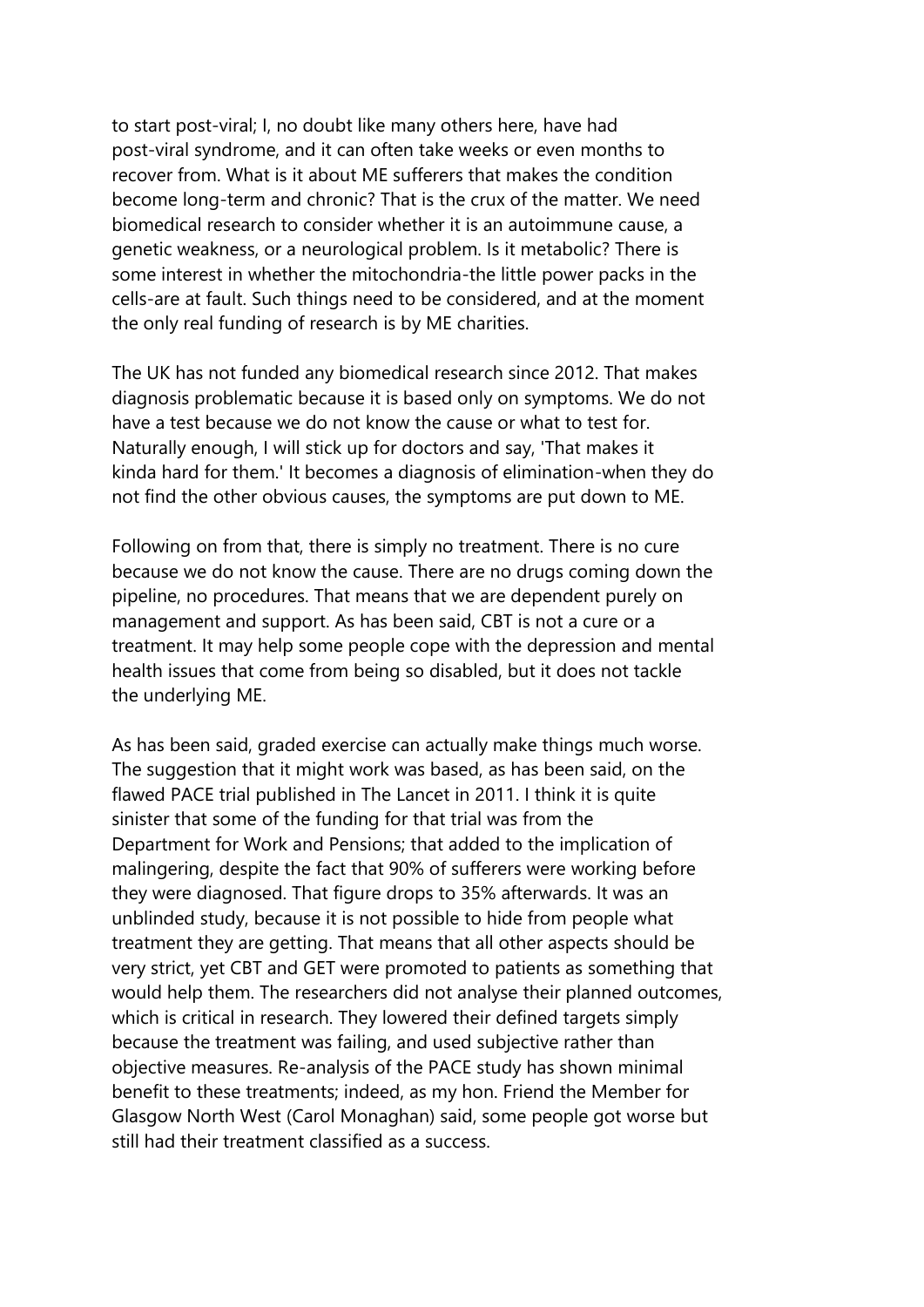The only thing that has been shown to make a difference to some patients is what is called adaptive pacing-listening to one's body, balancing activity with rest, and planning one's day, or one's weekend activities with the family.

The United States Centres for Disease Control and Prevention removed the recommendations of CBT and GET, but as has been said, they have still been NICE recommendations since 2007, and although they are under review, with the results due to come out in 2020-too far away-the NICE website still promotes CBT and GET. There should be a red warning, saying, 'Don't follow this. We are looking into it.' Most of all, we need research to define the underlying cause of this condition, and to develop treatments. We have heard about the 300,000 pounds of funding that the Scottish Government have given to Action for ME to develop peer support projects, but research needs to be on a bigger scale, considering the 3.3 billion pounds economic impact. The US has moved to biomedical research and, as has been said, the UK is still totally focused on psychological research.

In the meantime, until we have answers, the DWP needs to recognise the impact and the disability of ME. GPs, NHS staff and care staff need to provide support, including emotional support, to help manage the condition, and all of us need to recognise the impact of the condition and reduce the stigma that simply adds insult to injury.

Mrs Sharon Hodgson (Washington and Sunderland West) (Lab)

I start by thanking the hon. Members for Glasgow North West (Carol Monaghan) and for Cheltenham (Alex Chalk) and the right hon. Member for Loughborough (Nicky Morgan) for securing this important debate. I thank all hon. Members who spoke; it was great that so many did so. Due to time, I shall not list them all.

I thank the charities - MEAction, Action for ME, the ME Association, the M.E. Trust and ME North East - and all the patients who have been in touch with me to share their thoughts, feelings and experiences of living with ME. The ME Association estimates that approximately 250,000 people in Britain are affected by ME; we have heard plenty of moving stories about those individuals today. However, an article published in the British Medical Journal in July 2018 reported that 90% of cases are thought to go undiagnosed, and that people with ME are substantially undercounted, underdiagnosed and undertreated. As we have heard, patients are often passed from pillar to post with dismissals and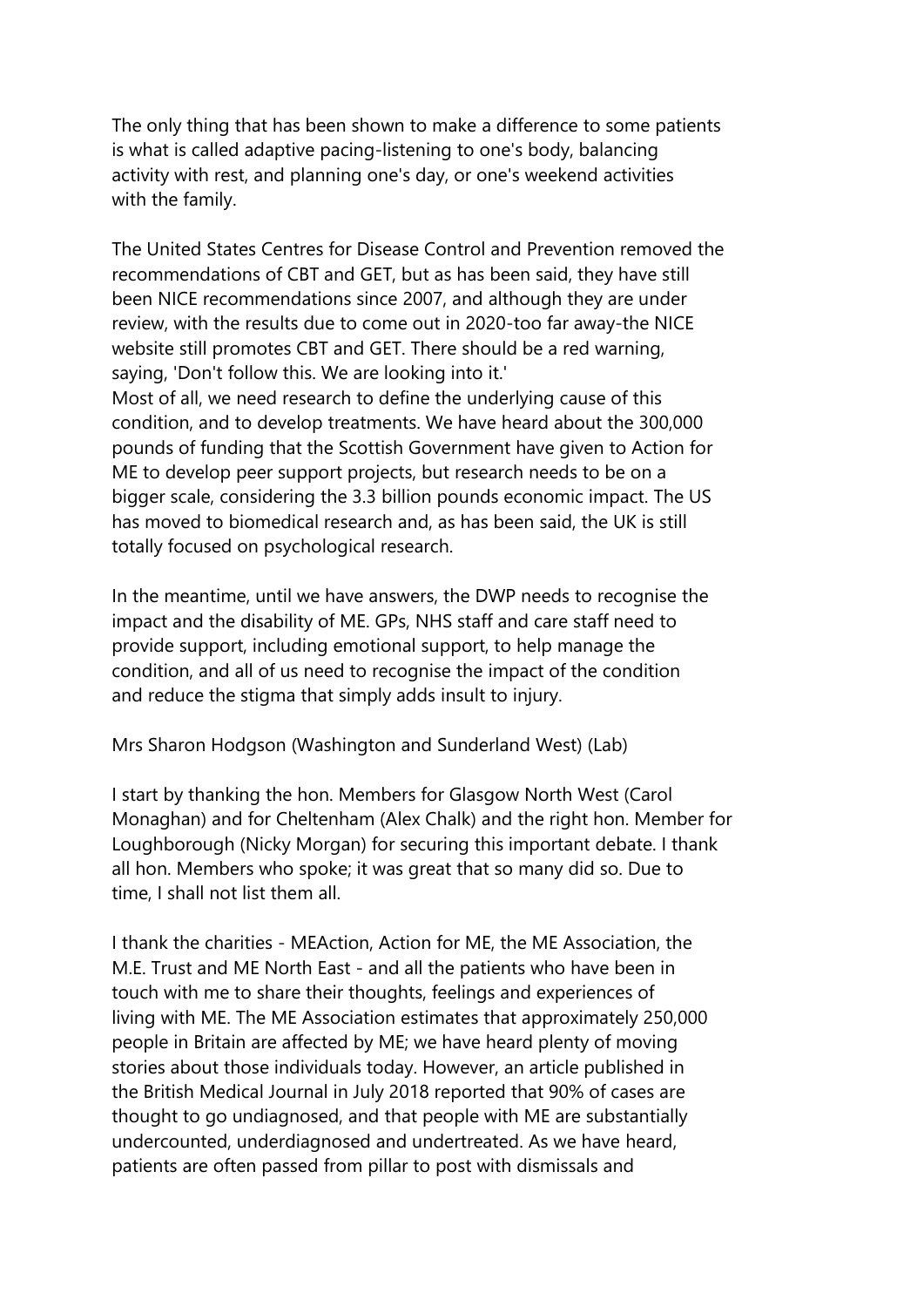misdiagnoses, and sometimes left waiting over a year for a diagnosis. I am sure the Minister does not need me to tell him that that does not meet NICE guidelines of diagnosis within four months of the onset of symptoms. The Government should therefore do more, and considering that they are not doing much for patients with ME at the moment, I do not think that that is too much to ask.

The Government do not fund research and clinical care for people with ME at the rate they do for other serious prevalent diseases. As we have heard, the average spent on research for a person living with ME is just 1 pound a year. According to Action for ME, that represents just 0.02% of all active grants given by the mainstream UK funding agencies. I am therefore concerned that the Government recently confirmed in a written answer that ME research funding is lower now than it was even in 2013-14.

Current treatments of graded exercise therapy and cognitive behaviour therapy have been found to be harmful to patients with ME, and continue the narrative of disbelief and neglect of them, which we have heard about from a number of hon. Members. NICE has already recognised that its guidelines are outdated, and that patients do not receive the full picture on recommended treatments. NICE is updating its clinical guidance on the diagnosis and management of ME, but that is not expected to be published until October 2020. Patients and their families have already waited long enough, so will the Minister work with patients, charities, researchers and NICE to ensure that treatment and care for ME is appropriate?

We have heard today why funding for biomedical research into ME is so desperately needed. According to MEAction, the only year in which the Medical Research Council invested any meaningful sum in biomedical research was 2012, when 1.5 million pounds of funds were ring-fenced. However, no funds have been allocated for biomedical ME research since then.

In the Westminster Hall debate in June last year, I called on the Government to consider funding research, because it is long overdue. Will the Minister commit to doing that today, or will the Government continue to leave it up to the charity sector to do so? Projects such as Invest in ME Research, which has four PhD students researching ME, have been financially supported by patients and their families via crowdfunding in excess of 870,000 pounds. That is fantastic, but it should not be left to patients to crowdfund research. More funding for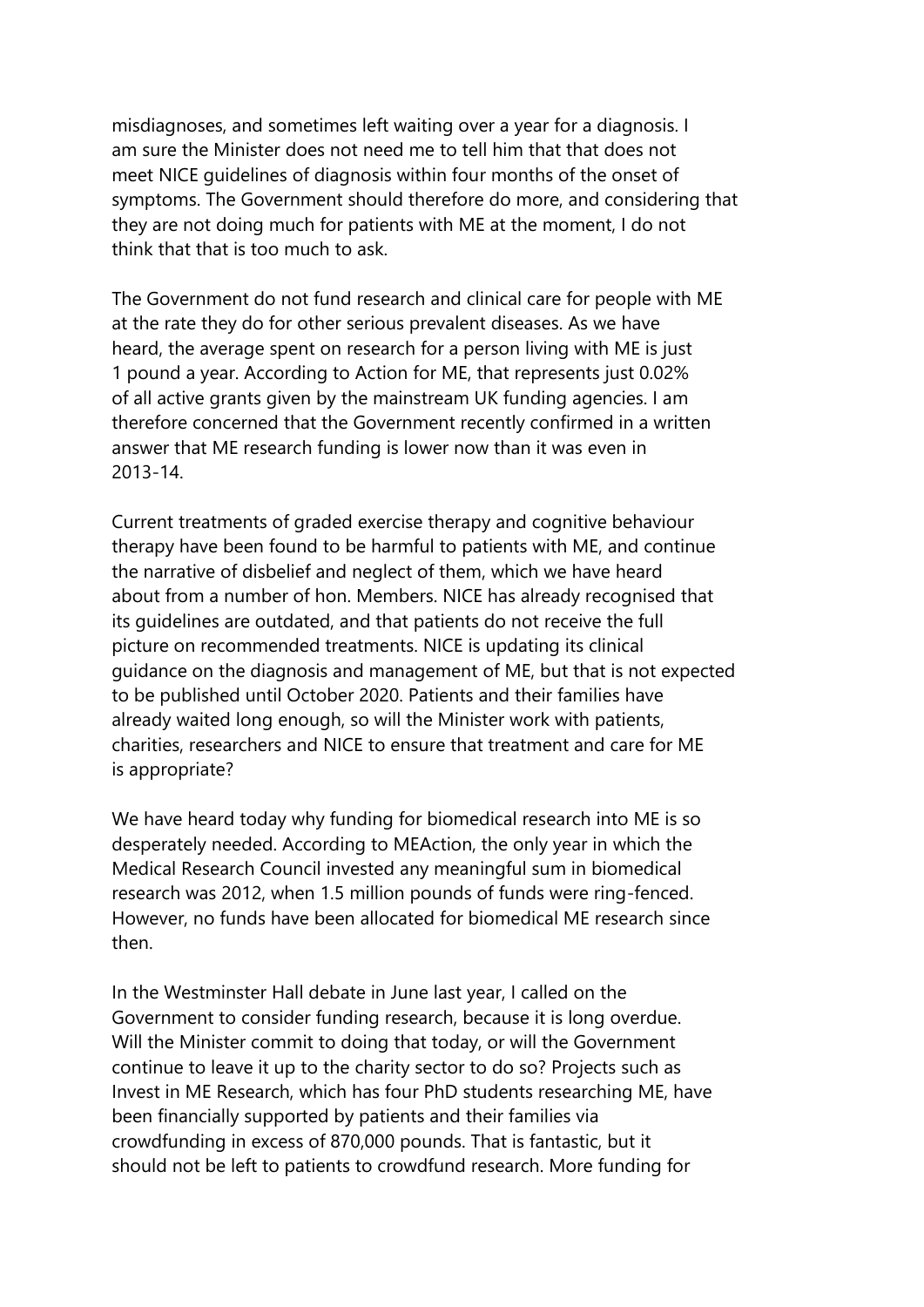research will enhance healthcare professionals and clinicians' understanding of ME, which will improve the patient experience and debunk the myths of ME being a primarily psychological condition, as we have heard about today. Clinicians must have access to up-to-date research and information so that they can give patients the best possible care and advice.

In some areas, however, that is not the case, as Jennifer Elliot, the CEO of ME North East, has brought to my attention. Jennifer told me of the diminished services available to patients with ME in the north-east region. There are no services at all for young people with ME in the entire north-east. Adult services in Sunderland are closed to patients altogether, and have been for some months, with no date for them to be reinstated. For 20 years, ME North East has been doing all it can to help and support ME patients but, with a severe lack of funding, it is now at crisis point. I am sure that other regions have similar stories, as we have heard today, so will the Minister please consider the loss of services in his response? Will he ensure that the services are reinstated and supported financially by the Government?

Finally, we must ensure that the stigma of ME is tackled. Funding and research will help, but it cannot be right that, as found last year, more than one in five families caring for a child with ME have been referred for child protection proceedings due to school absences and a lack of understanding by the school, as we have heard. I am pleased that the vast majority of those accusations are dismissed in less than a year, but the added stress and burden to families with children suffering with ME can be overwhelming. We therefore need more funding for research, so that we can understand, care for and treat ME, and break down the stigma.

The Parliamentary Under-Secretary of State for Health and Social Care (Steve Brine)

The two-minute limit produced an impressive result, showing what can be done in the Chamber, but let me issue a plea to the Backbench Business Committee. I know it is unusual for Ministers to make comments like this, but I reckon that sometimes doing less and doing it better is preferable to trying to squeeze two really important debates into a very short space of time. Perhaps the Committee will listen to my plea.

I thank those who have contributed to the debate, including my hon. Friend the Member for Southend West (Sir David Amess), the hon. Member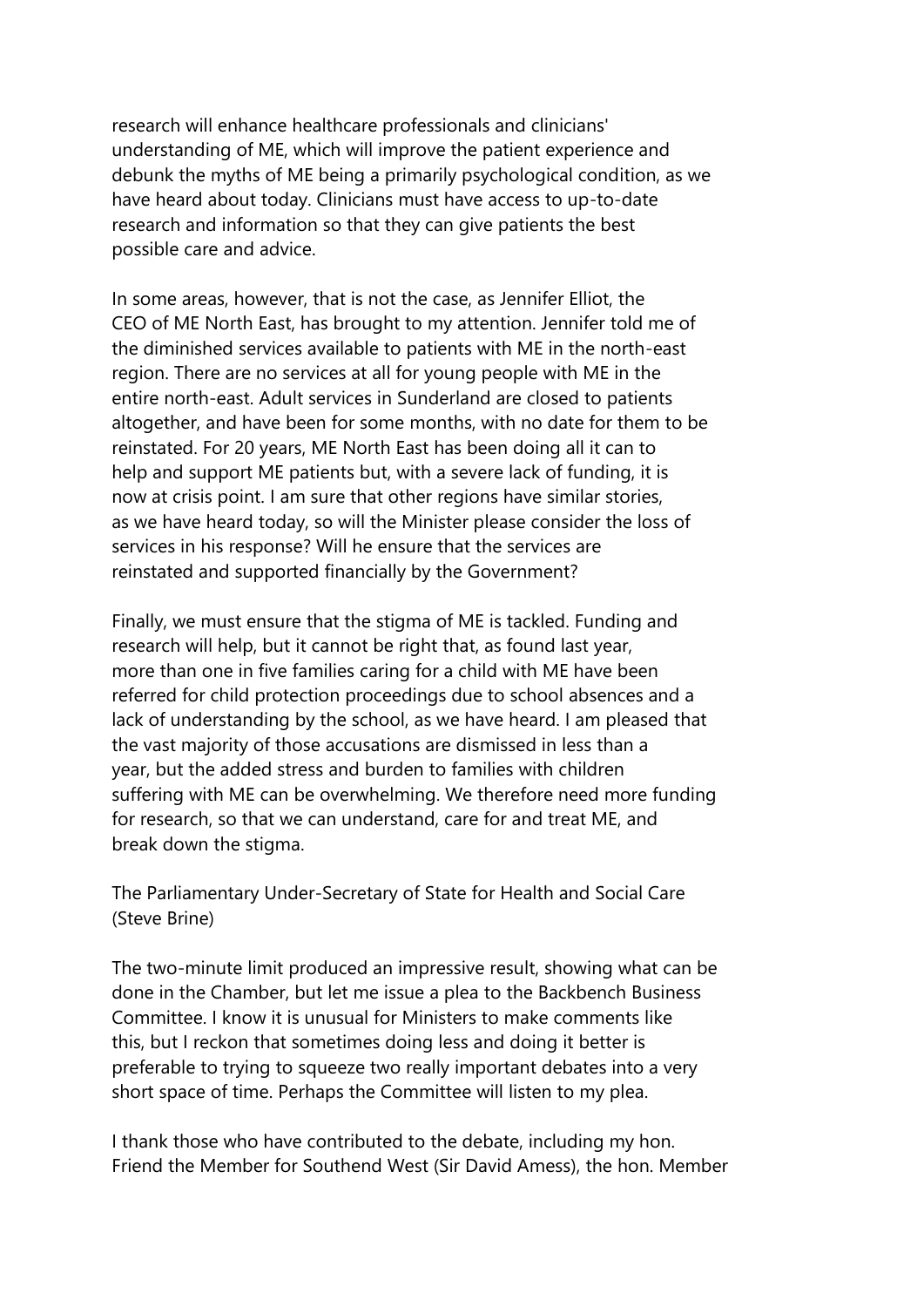for West Bromwich West (Mr Bailey), my right hon. Friend the Member for Loughborough (Nicky Morgan), the hon. Member for South Shields (Mrs Lewell-Buck), my hon. Friend the Member for Torbay (Kevin Foster), the hon. Member for Stroud (Dr Drew), my hon. Friend the Member for Stirling (Stephen Kerr), the hon. Member for Luton North (Kelvin Hopkins), the hon. Member for Ealing North (Stephen Pound), who spoke in his usual style, the hon. Member for Lincoln (Karen Lee), the hon. Member for Ceredigion (Ben Lake), the hon. Member for Blaydon (Liz Twist), the hon. Member for Torfaen (Nick Thomas-Symonds), the hon. Member for Heywood and Middleton (Liz McInnes), whom I have heard mention her constituent before, the hon. Member for North Ayrshire and Arran (Patricia Gibson), the hon. Member for Bristol North West (Darren Jones), who I thought gave the best speech-the prize goes to him-and the hon. Member for Bedford (Mohammad Yasin).

I also, of course, thank the hon. Member for Glasgow North West (Carol Monaghan) for introducing the debate. I think I am right in saying that this is the third debate on this subject that she has tabled and been granted in the last 12 months. I applaud her dedication, and her passion for ensuring that awareness of ME is kept very high. I echo the thanks given by the hon. Member for Washington and Sunderland West (Mrs Hodgson) to all the charities that are working in this space, and I welcome the ladies from the Millions Missing campaign who are in the Public Gallery. I thank them for coming to listen to our debate; I am sorry that it has been so rushed.

The Government do not for one minute underestimate ME. As we heard from the hon. Member for Central Ayrshire (Dr Whitford), the truth is that we do not understand the underlying causes, and there is no single diagnostic test to identify it. Although some patients-very few-improve and recover, there is currently no cure. We know that the condition has a devastating impact, and we have heard some stories about that today. It has a complex range of symptoms which cause great difficulties for physicians, including disabling fatigue, a flu-like malaise and neurological problems. We have also heard about the effect on families, friends, carers, schools and housing.

No one mentioned the powerful film 'Unrest' today, so let me mention it briefly in passing. It won an award at the Sundance film festival a couple of years ago. That was a powerful presentation, if ever I saw one, of the impact that ME can have on people's lives. I will not say any more about it, because last time I did so someone accused me of doing a film review instead of responding to the debate-which I think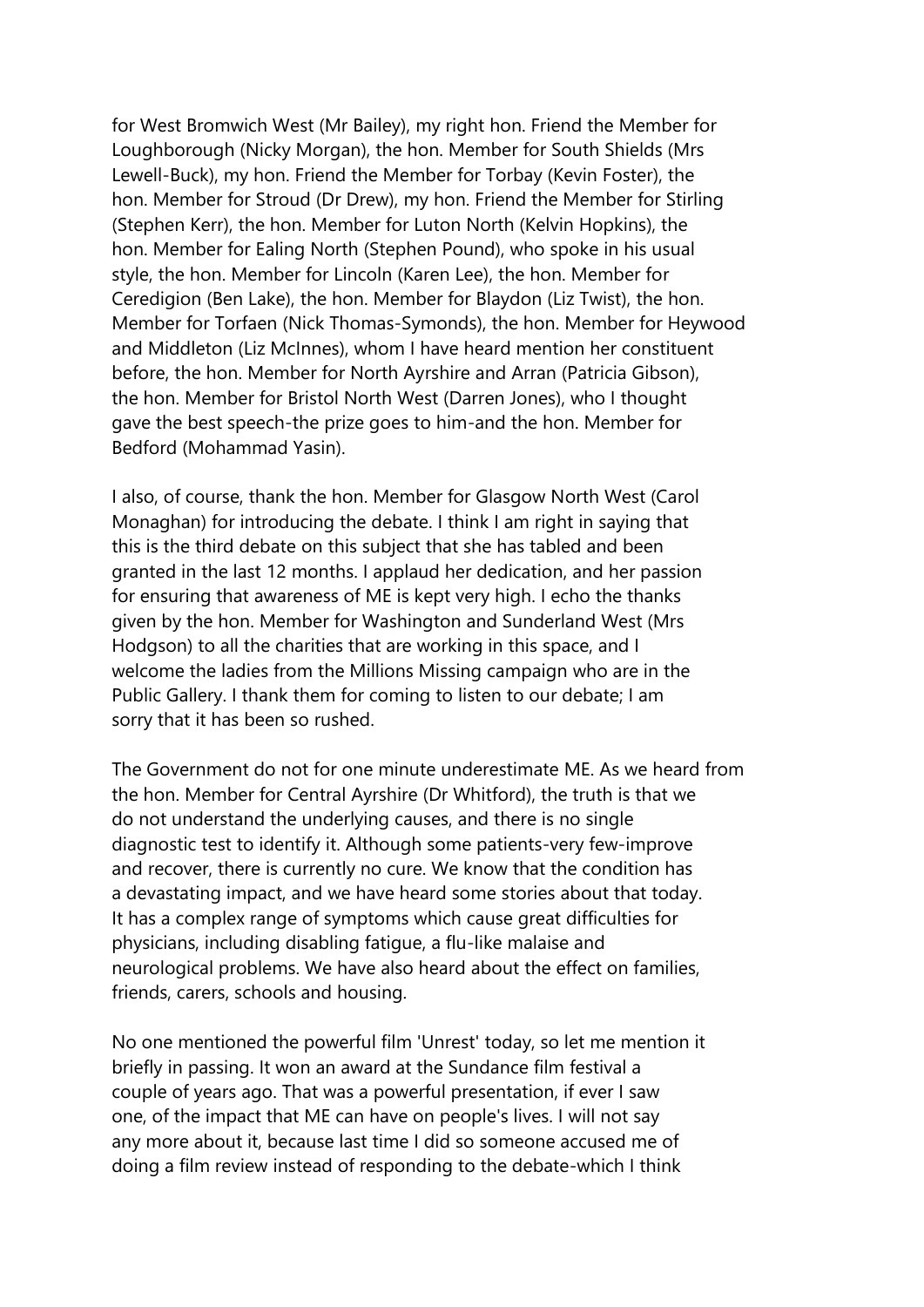was slightly harsh, but that is what social media does for you. I thought that the hon. Member for Ceredigion, who is still in the Chamber, put it very well: although we give constituents' stories in this place, we cannot for one minute begin to understand what it must be like to suffer from this condition. Those who have seen the film will know that it literally puts people flat on their backs, sometimes for years.

We have heard a lot about the medical profession today, and I think-the hon. Member for Central Ayrshire touched on this-that the profession has had a bad rap, some of it deserved. As we have heard, the difficulties in diagnosis mean that patients with ME often experience great delays in receiving the treatment and support that they require. Recognising the need for GPs to be aware of the condition, the Royal College of General Practitioners includes it as a vital area of clinical knowledge that GPs should have as part of their qualifying exams, featuring it in the guidance for the applied knowledge test, which is a key part of those exams.

The RCGP has also produced an online course on ME for GPs. It highlights many of the common misconceptions, and considers the challenges for primary care professionals that surround this complex condition. Nevertheless, once they are qualified, clinicians are responsible for ensuring that their own clinical knowledge remains up to date-it is not for Ministers to go on educating GPs; that is one of the jobs of the RCGP - and for their ongoing learning. I made clear in the last debate, and I will make clear again, that that activity should continue, and should take into account new research and developments in guidance such as that produced and updated by the National Institute for Health and Care Excellence.

My hon. Friend the Member for Southend West said that people felt that they had been fobbed off. They should never be fobbed off by the medical profession, and I should be very concerned to hear of any examples of that.

Mr Bailey

Will the Minister give way?

Steve Brine

No, I will not, because everyone had a chance to speak and wanted the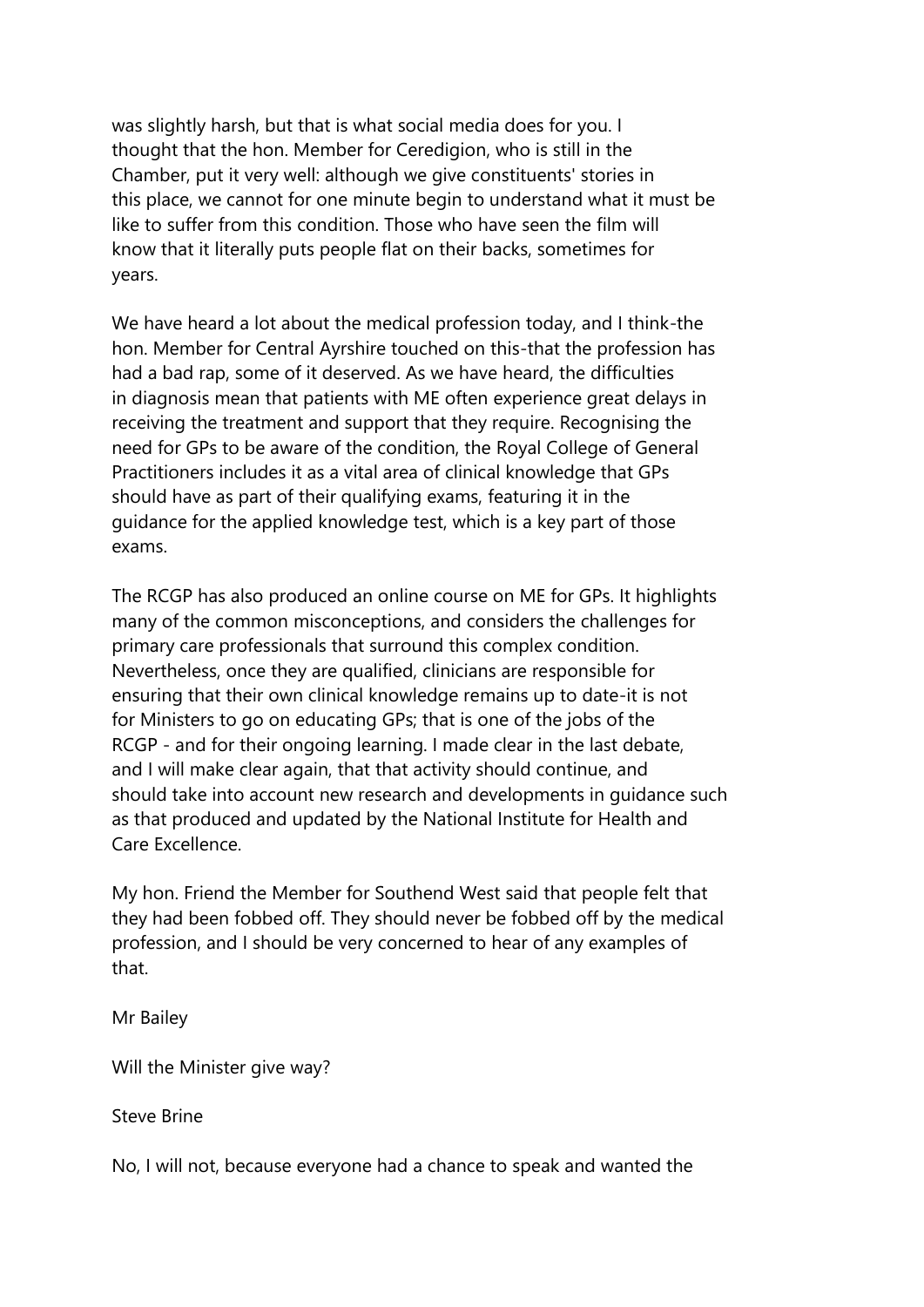Minister to respond.

As I have said, I think that GPs have had a hard rap this afternoon. Before the debate I spoke to Helen Stokes-Lampard, who chairs the RCGP, because I anticipated that that would happen. I asked her whether she would be willing to come to the House if I were to facilitate a roundtable-perhaps involving the all-party parliamentary group on myalgic encephalomyelitis, which we hope will be reconstituted, but certainly involving the sponsors of today's debate. She is very willing to do that, and I think it would be a positive development. If the hon. Member for Glasgow North West would like to be part of that, perhaps we can get in touch and make it happen. The door will be open.

The NICE guidance is clear on a number of important points. There is no one form of treatment to suit every patient; that is self-evident. The needs and preferences of patients should absolutely be taken into account. Doctors should explain that no single strategy will be successful for all patients, which is a hallmark of this condition. In common with people receiving any NHS care, ME patients have the absolute right to refuse or withdraw from any part of their treatment; nobody is making this happen. Those with severe symptoms may require access to a wider range of support, managed by a specialist.

NICE guidance supports commissioners to plan, fund and deliver ME services. As we have heard in this debate, and in others secured by the hon. Member for Glasgow North West, the use of CBT and GET in treating ME has long been controversial for patient groups, charities and some clinicians, who are very divided on this condition-understatement of the afternoon, perhaps. That began with the publication of the NICE guidance in 2007, and continued with the PACE trial. However, as Members clearly, from what I have heard this afternoon, know, NICE is updating the ME guidance and will examine the concerns about the PACE trial and whether there are implications for its current recommendations.

The updated guidance is due, but sadly not until October next year, and until then the existing guidance will remain current. I will look into the request made by the hon. Lady and others for an early statement from NICE, but NICE is an internationally respected independent organisation; if we did not have NICE, we would have to invent it. The time allotted for the development of the new guidance will allow all the evidence to be considered and all the voices to be heard, and I am determined to make sure that happens.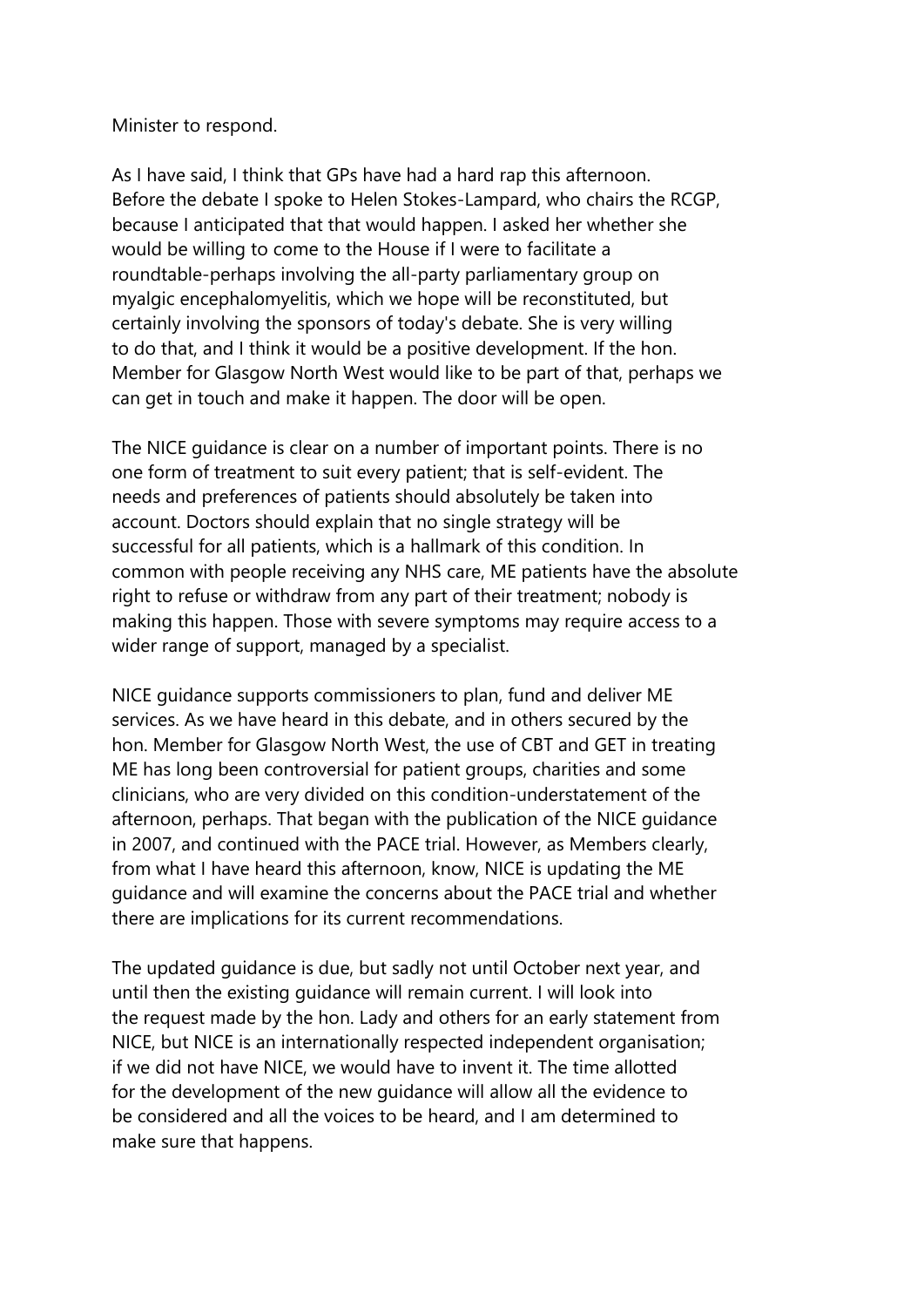I think every single speaker - I have a list here of who spoke and what they said-mentioned research. As set out in previous debates, the Government invest 1.7 billion pounds a year in health research via the National Institute for Health Research and the MRC through UK Research and Innovation. Together, the NIHR and MRC welcome high-quality applications for research into all aspects of ME, which would absolutely include biomedical research. The MRC has had a cross-board highlight notice on ME open since 2003, updated in 2011, inviting innovative research proposals, alongside a bespoke funding call in that year.

ME research remains an area of very high strategic importance for the MRC. I do not have time to go into all the money granted. Members have said this afternoon, 'We must surely fund more research,' but Ministers do not sit in the Department of Health and Social Care and decide on what to do research. One of the great legacies of the late Baroness Jowell was that she understood in brain tumour research that we need to stimulate that research community to come forward with the best research proposals that then can be successful in bidding for funding. The truth is-sometimes it is a hard and inconvenient truth to hear-there have not been good enough research proposals in the ME space, partly because of the stigma-a point raised very well by the hon. Member for Lincoln; she looks delighted that I have mentioned her-and partly because of the division in the medical community. We need people to come forward with good research proposals in this space; that can only be advantageous.

I want to give the hon. Member for Glasgow North West a chance to conclude, but I thank her for raising the issue again on behalf of those affected, including many of my constituents who have contacted me asking if I would be able to attend today's debate; I was able to say, 'Yeah, there's a fairly good chance that I will pop in.' One of the Whips present on the Treasury Bench, my hon. Friend the Member for Bury St Edmunds (Jo Churchill), asked me to mention her constituent, Rosalind Amor, who has been in touch with her many times on this subject.

The Government fully recognise the strength of feeling on this issue, as we do for all those living with conditions and disorders which research is unable yet to help us fully understand. That is why we remain fully committed to delivering significant investment in our research programmes and infrastructure, but we need people to come forward with quality proposals.

Carol Monaghan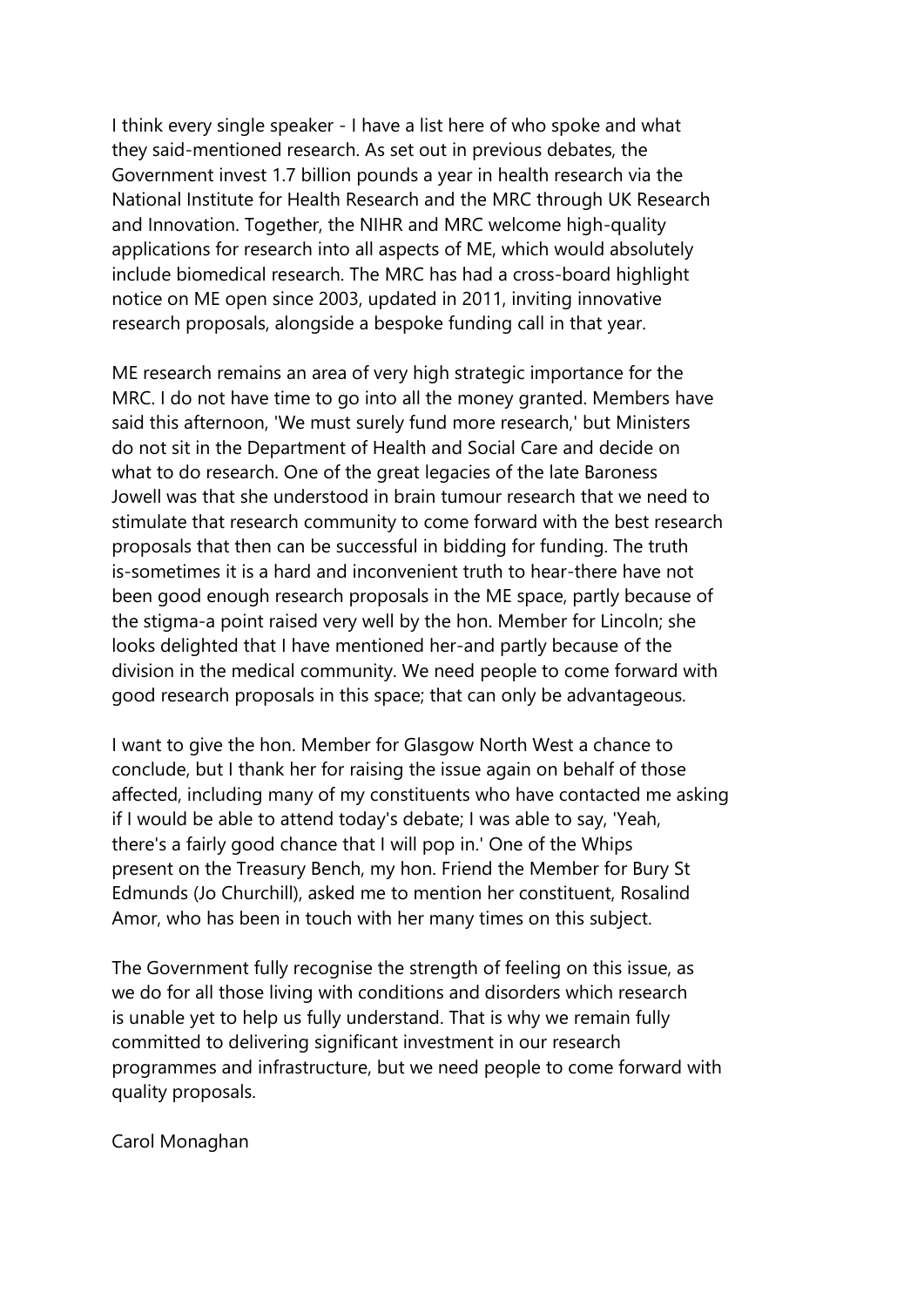I thank all Members who have stayed behind once again on a Thursday afternoon, particularly the Members who sponsored the debate, and especially the right hon. Member for Loughborough (Nicky Morgan) and the hon. Member for Ceredigion (Ben Lake). I also thank the ME community for their lobbying and presence here today in the Gallery, and the Backbench Business Committee for granting the debate. We had some very clear asks for the Minister, which he has responded to in part. On the question of medical research, I am sure that many researchers will have heard what he said. However, it is notable that although there is some excellent biomedical research going on just now, it is being funded by charities, and not by the Government. The Government need to take this seriously.

Question put and agreed to.

### Resolved,

That this House calls on the Government to provide increased funding for biomedical research for the diagnosis and treatment of ME; supports the suspension of Graded Exercise Therapy and Cognitive Behaviour Therapy as means of treatment; supports updated training of GPs and medical professionals to ensure that they are equipped with clear guidance on the diagnosis of ME and appropriate management advice to reflect international consensus on best practice; and is concerned about the current trends of subjecting ME families to unjustified child protection procedures.

## Karen Lee

On a point of order, Madam Deputy Speaker. I did actually mention the film 'Unrest', and I am sure that Hansard will bear me out on that. My constituents would never forgive me if I did not point that out.

## Madam Deputy Speaker (Dame Eleanor Laing)

The hon. Lady clearly appreciates that that is not a point of order, but she has corrected the record and, as she says, I am sure that Hansard will bear her out.

Just before we adjourn the House, I am afraid that once again I have to inform the House of a further correction to the number of votes for Members for English constituencies in the Division on Lords amendment 36 to the Tenant Fees Bill yesterday. There was a technical hitch at that time, and the figures were announced as: Ayes 261, Noes 194. The figures